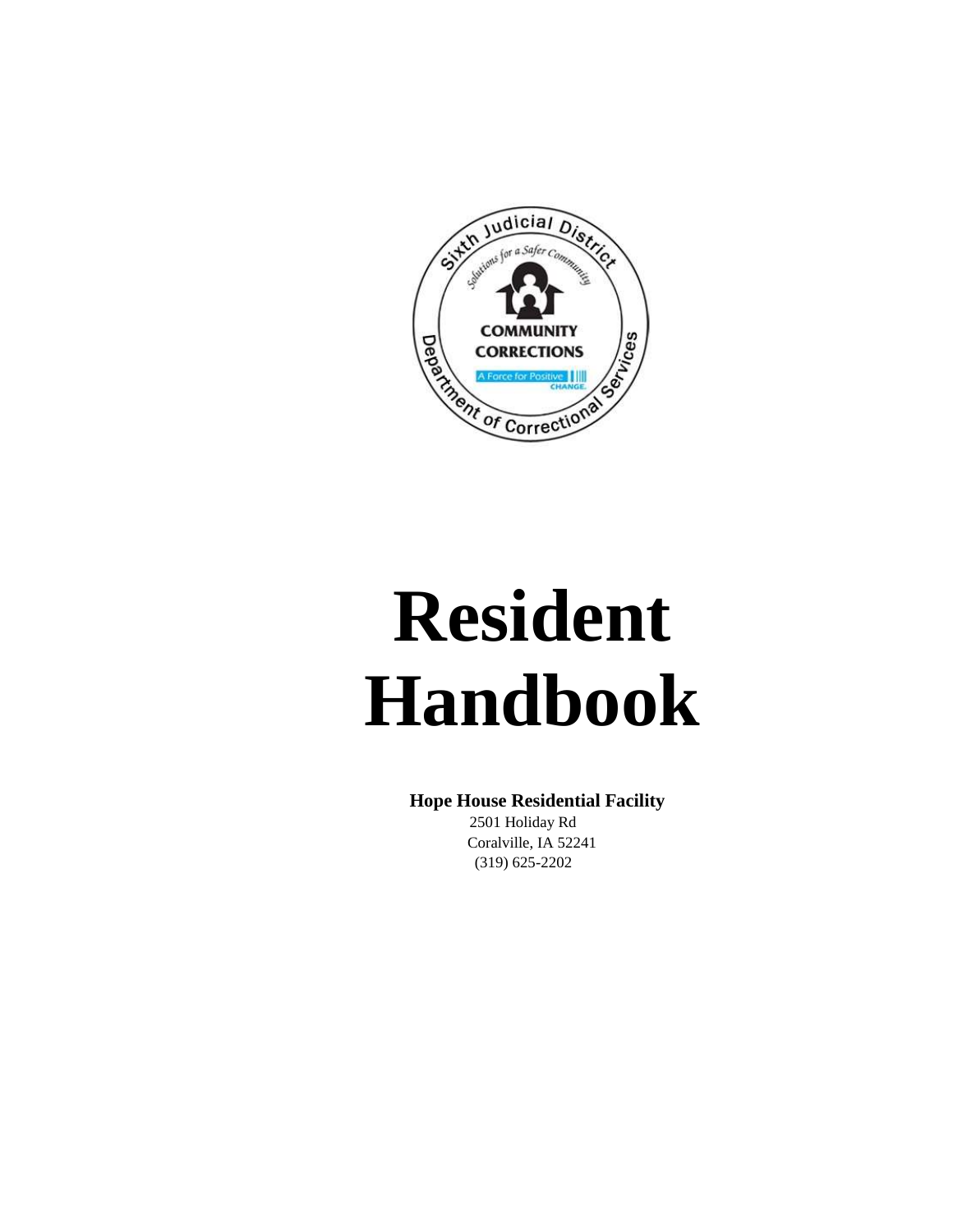# **Updated 04-05-19**

|                               | <b>TABLE OF CONTENTS</b> |
|-------------------------------|--------------------------|
| Introduction                  | 4                        |
| PREA                          | 5                        |
| <b>Facility Rules</b>         | $6 - 9$                  |
| <b>Contraband List</b>        | $10 - 11$                |
| <b>House Policies</b>         | $12 - 21$                |
| <b>Center Property</b>        | 12                       |
| <b>Expected Behavior</b>      | 12                       |
| Grievance Procedure/Appeal    | 12                       |
| <b>Reentry Case Plan</b>      | 12                       |
| <b>Release Expectations</b>   | $12 - 13$                |
| Education                     | 13                       |
| <b>AA/NA</b>                  | 13                       |
| Attorney                      | 13                       |
| Religion                      | 13                       |
| <b>Control Center</b>         | 13                       |
| Movement In/Out of the Center | 13                       |
| <b>Restricted Areas</b>       | 13                       |
| <b>Room Restriction</b>       | $13 - 14$                |
| Level System                  | 14                       |
| Curfew                        | 14                       |
| <b>Urine Testing</b>          | 14                       |
| Dress/Hygiene/Laundry         | $14 - 15$                |
| Sanitation                    | 15                       |
| Hazardous Chemicals Hazard    | 15                       |
| Communication                 |                          |
| <b>Unauthorized Groups</b>    | 15                       |
| Meals                         | $15 - 16$                |
| Padlocks                      | 16                       |
| Personal Property/Bedrooms    | 16-17                    |
|                               |                          |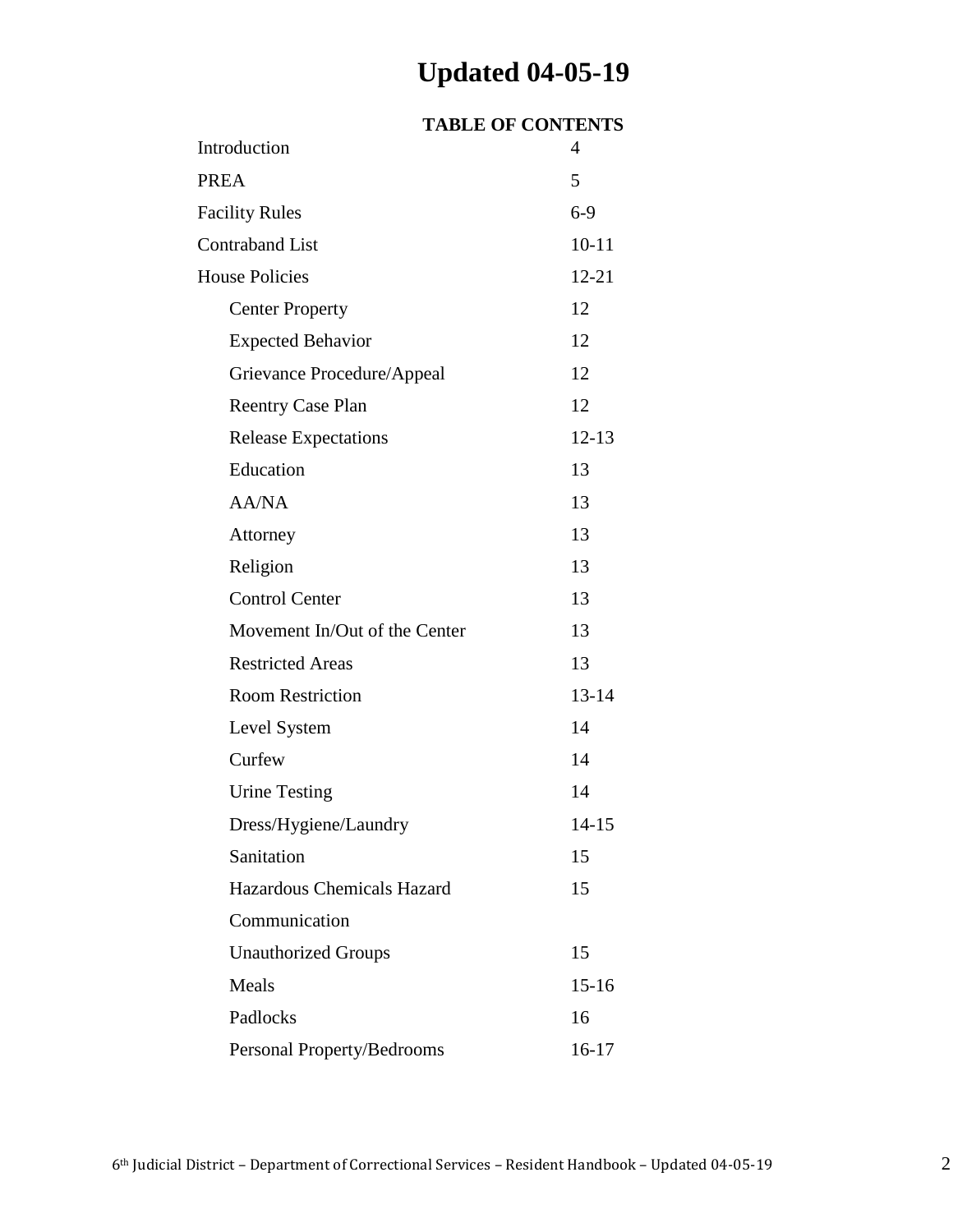|            | <b>House Details</b>          | $17 - 18$                          |
|------------|-------------------------------|------------------------------------|
|            | Money Flow/Budgeting          | 18                                 |
|            | Mail                          | 18-19                              |
|            | Health                        | 19                                 |
|            | Medication                    | 19                                 |
|            | Illness                       | 19                                 |
|            | Telephones                    | 19-20                              |
|            | <b>Televisions and Radios</b> | 20                                 |
|            | Smoking/Tobacco               | 20                                 |
|            | <b>Hair Cutting</b>           | 20                                 |
|            | Transportation                | 20                                 |
|            | Visiting                      | $20 - 21$                          |
| Discipline |                               | $22 - 23$                          |
|            | Employment                    | $24 - 25$                          |
|            | Furloughs                     | 26-27                              |
| Passes     |                               | 27                                 |
|            | <b>Emergency/Escape Plan</b>  | 28-29                              |
|            | Appendix A, B, C, D $&$ F     | Located at the end of the Handbook |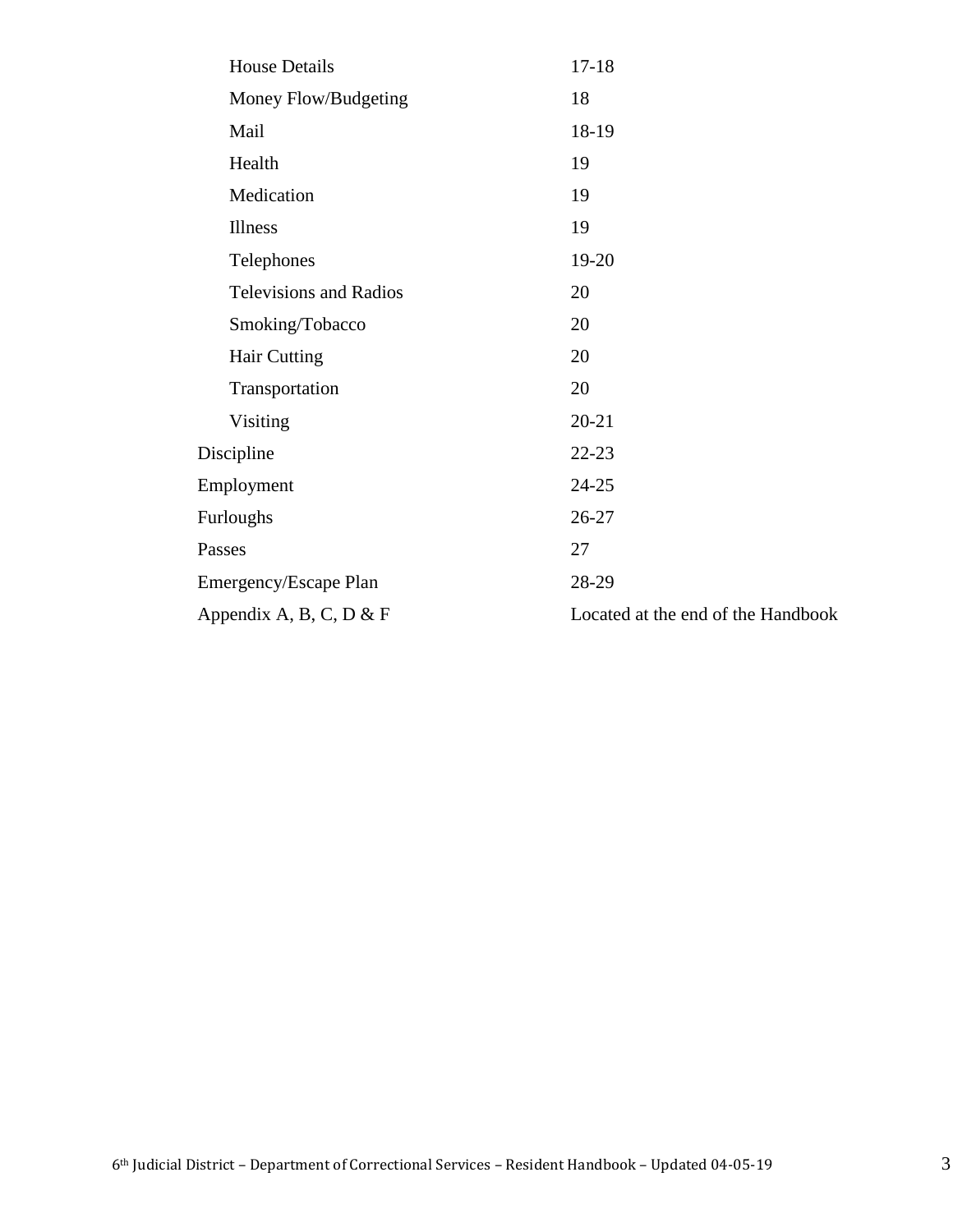# **INTRODUCTION**

HOPE House, which is operated by the Sixth Judicial District Department of Correctional Services, is a structured residence for adult males referred by the court as a condition of probation, or referred by the Board of Parole to participate in the work release program.

The HOPE House OWI Inmate Program is for clients sentenced for multiple offenses Operating While Intoxicated. District personnel work with an accredited substance abuse provider to deliver a minimum of two hundred and twenty hours of substance abuse/drunk driver treatment programming plus the more traditional minimum-security institutional structure.

The HOPE House program allows residents to establish themselves gradually as productive citizens of the community. Emphasis is placed on employment, financial management, and other rehabilitative programming. Hence the acronym H.O.P.E., honesty, opportunity, prosperity, employment.

The rules, regulations and house policies which are on the following pages explain the responsibilities of residents of the facility. It is important that resident know the contents of this booklet. There may be situations or rules that are not specifically addressed in this handbook; residents are encouraged to ask staff whenever they feel uncertain about any aspect of the rules or their program.

We are all working toward successful completion of the program by residents. By working together that goal will be accomplished.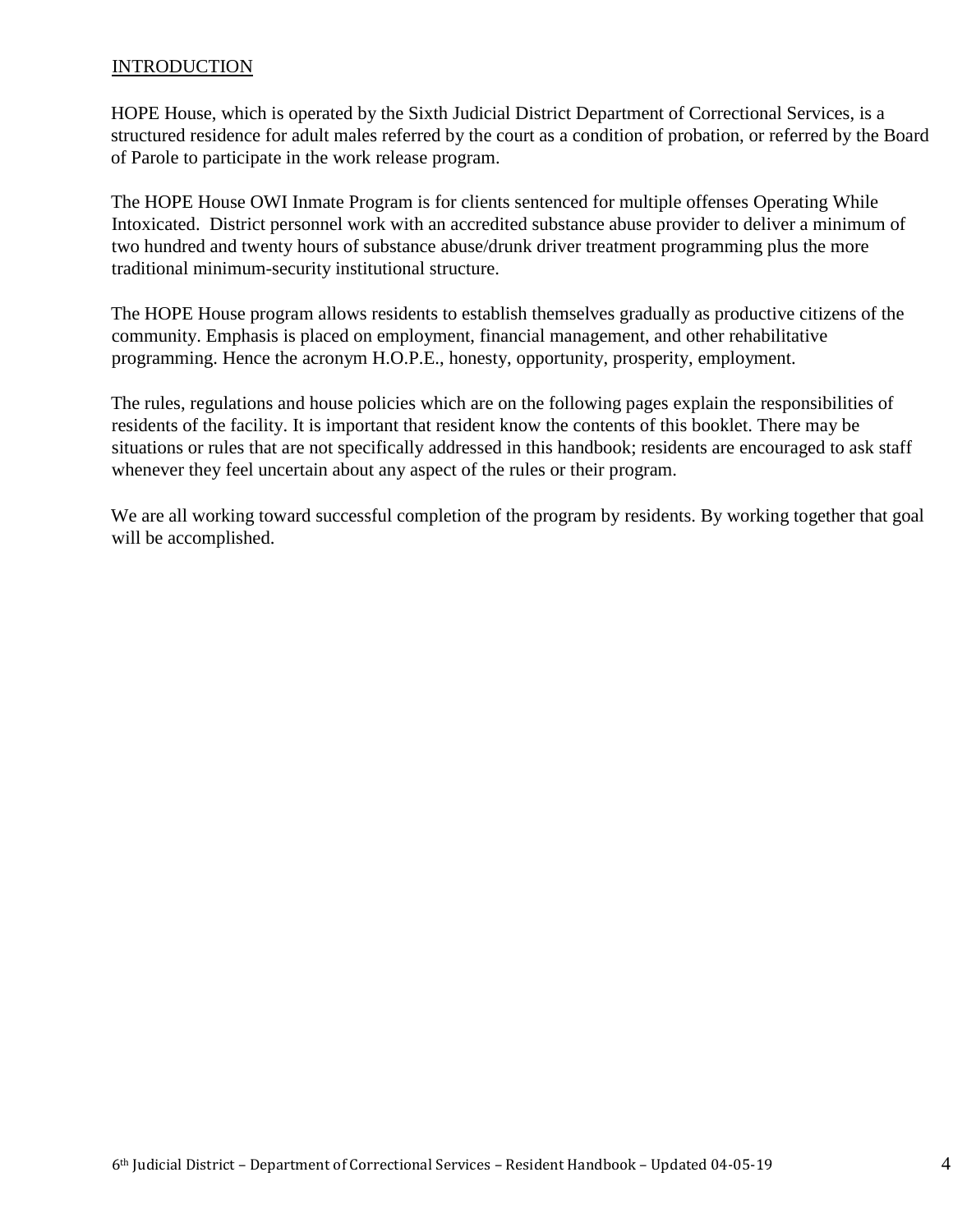#### **PREA**

The Sixth Judicial District Department of Correctional Services has a zero-tolerance policy toward all forms of sexual abuse and sexual harassment. You have the right to be free from sexual abuse and sexual harassment and to be free from retaliation for reporting such incidents.

# REPORTING SEXUAL MISCONDUCT

Sexual misconduct by staff is prohibited, but it must be reported before action can be taken. Third parties to offenders may report sexual abuse and/or sexual harassment by contacting any staff member, filing a verbal or written report, or assisting an offender with a report.

To make sure that sexual misconduct is reported, the Iowa Department of Corrections has several ways for offenders to report confidentially. Offenders or third parties may use the reporting method with which they are most comfortable:

- Tell a staff member you are comfortable discussing the matter with. As a part of their job, staff is required to report any allegation, ensure offender safety and maintain confidentiality.
- Send a letter to: District Director Bruce Vander Sanden 951 29th Avenue SW Cedar Rapids, IA 52404
- Riverview Center: 1-888-557-0310
- Use the facility grievance process
- Sixth Judicial District PREA Hotline: 319-297-3532
- [www.iowacbc.org \(](http://www.iowacbc.org/)click on Prison Rape Elimination Act)
- Email: 6th.PREA@iowa.gov
- Send a letter to:

Iowa Ombudsman Office Ola Babcock Miller Building 1112 E. Grand Avenue Des Moines, IA 50319 1-888-426-6283 (toll free) or 515-281-3592

Rape Victim Advocacy Program (RVAP): 1-800-228-1625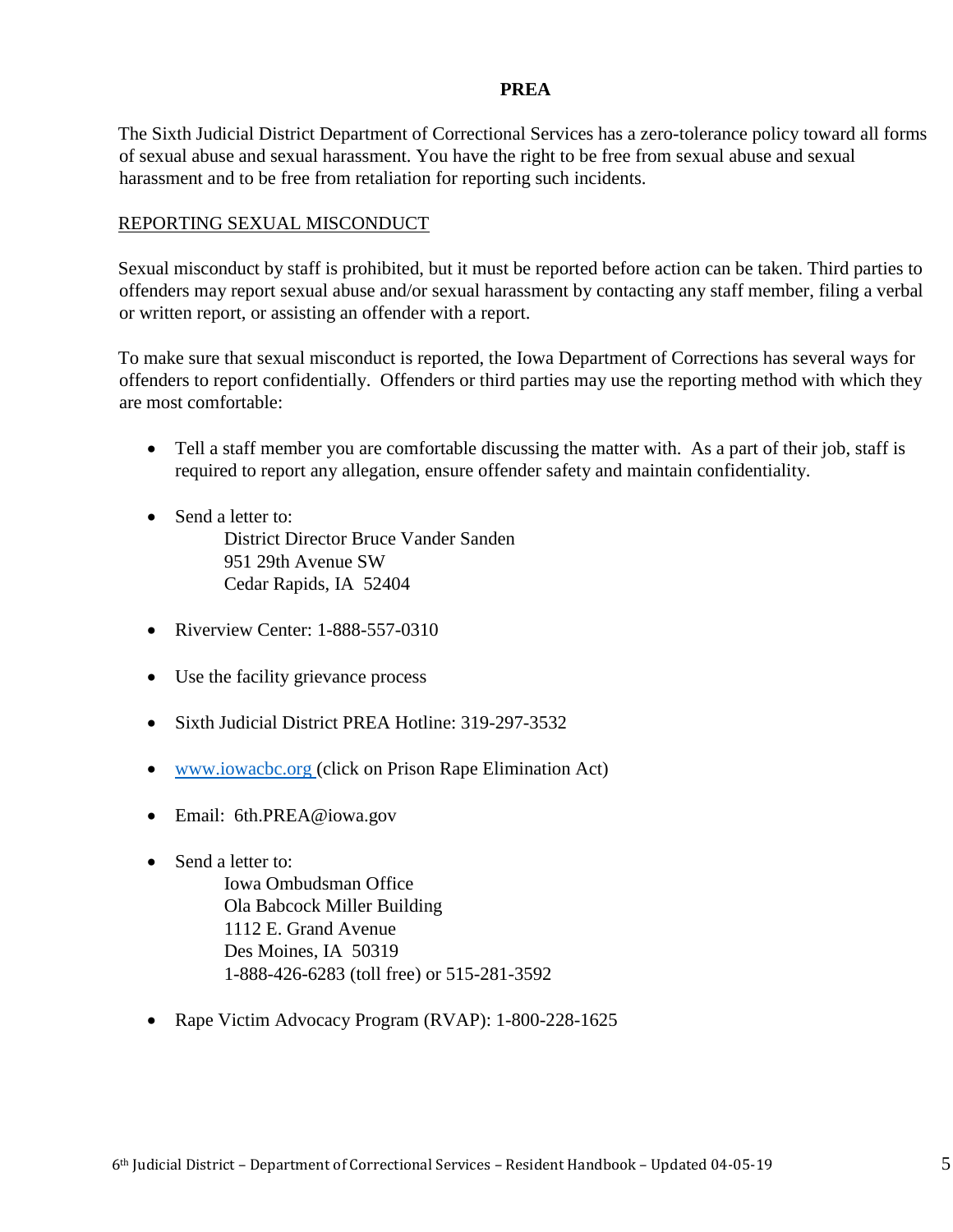# **FACILITY RULES**

The following are considered **MAJOR RULE VIOLATIONS**; circumstances and special exceptions allow staff to determine otherwise:

**RULE #1: Illegal Behavior** – When an offender plans, participates, assists, condones, or encourages others to violate a local, state or federal law, whether the offense is committed inside or outside the residential facility and whether the offense actually occurs. NOTE: Illegal behavior is determined in a court of law. However, if sufficient evidence exists, a finding of a violation of this rule may be made at a disciplinary hearing.

**RULE #2: Verbal Abuse** – When the offender subjects another person to abusive or defamatory, insolent, or disrespectful language or remarks whether written or oral, or abusive, defamatory, insolent or disrespectful gestures.

**RULE #3: Threats/Intimidation** – When the offender communicates a determination or intent to injure another person or to commit a crime of violence or an unlawful act dangerous to human life, and the probable consequence of such threat or threats (whether or not such consequence, in fact, occurs) is:

- a. To place another person in fear of bodily injury; or
- b. To cause damage to property; or
- c. To take place in the future after released from confinement.

**RULE #4: Disobeying a Lawful Order/Directive** – When an offender refuses to obey an order (written or verbal) given by a person in authority, that is reasonable in nature, or attempts to circumvent established procedures.

**RULE #5: False Statements** – When the offender knowingly makes a false statement whether or not under oath or affirmation, including, but not limited to, dishonesty, deception, failure to disclose, cheating, etc.

**RULE #6: Unauthorized Possession/Exchange** – When an offender has in possession on their person, in the offender's living area, locker, or immediate place of work or other program assignment, or receives from, or gives to another offender, any item delineated as unauthorized or contraband as defined in the Handbook section entitled "Contraband List."

**RULE #7: Possession of Dangerous Contraband** – When the offender possesses, used, or has under their control or custody, an item defined as dangerous contraband by District policy.

Dangerous Contraband: The term includes, but is not limited to; altering of authorized property (such as razors) for purposes of a weapon; diagrams, directions, drawings for explosive devices, or other weapons; a firearm, knife, bludgeon or other weapon, device, instrument, material, or substance, whether animate or inanimate, which is readily capable of causing or inducing fear of death or serious physical injury, or any flammable substance or incendiary devices. As described in Iowa Code 719.7 (See Dangerous Contraband List).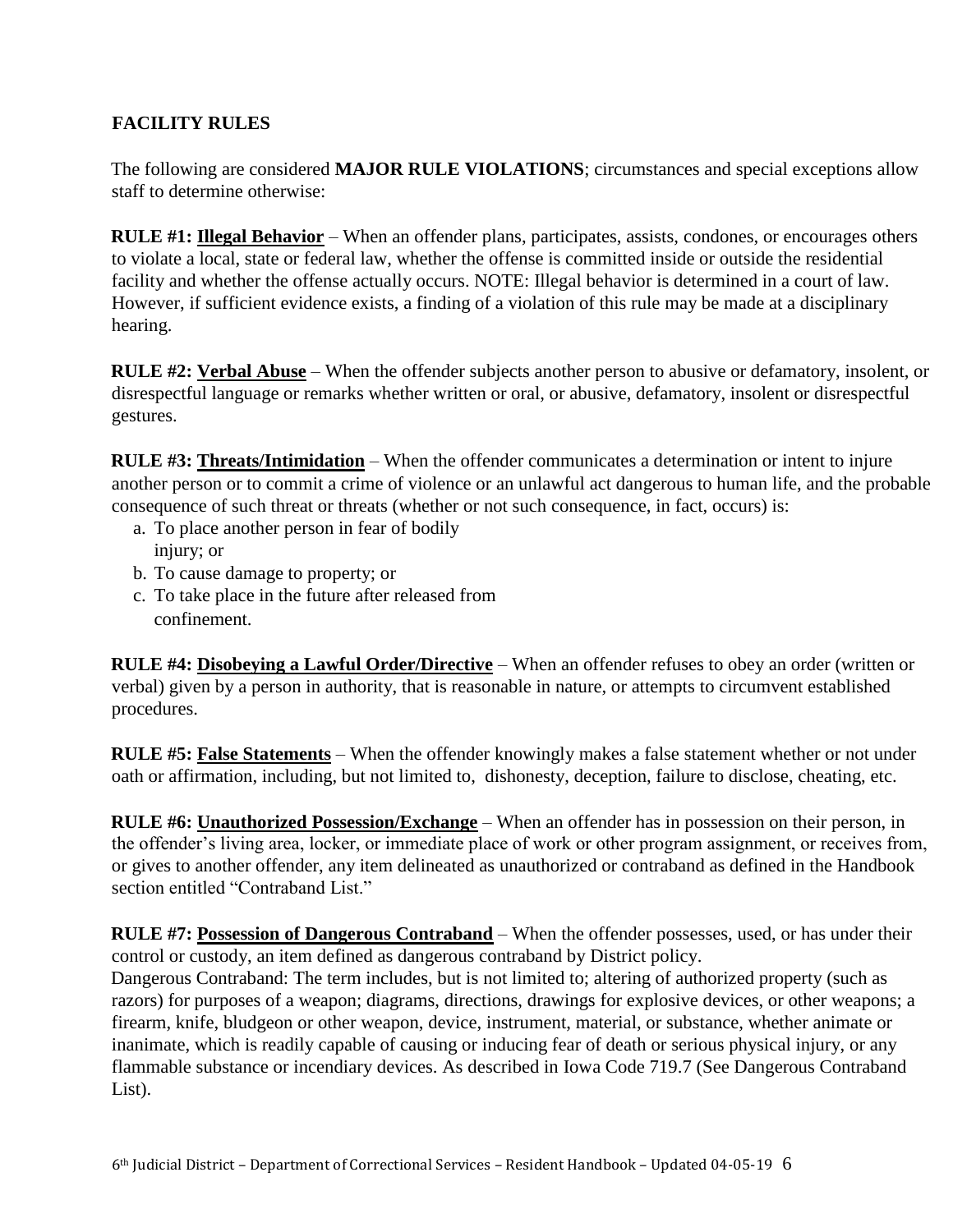**RULE #8: Possession/Use of Drugs/Intoxicants** - When an offender is in possession or has been in possession of any unauthorized drug or intoxicant. This includes synthetic substances. It further includes paraphernalia that is used in relationship to drugs/intoxicant use, sale, positive urinalysis, or positive blood test. The offender must provide a testable sample within 2 hours of the request. Failure to do so will constitute a violation of this rule. An offender may also be found to be in possession of a drug or intoxicant for which there is no readily available urinalysis testing if the offender displays symptoms or actions that are consistent with intoxication and/or fails any field sobriety test administered by the residential staff or law enforcement personnel.

R**ULE #9: Possession/Use of Alcohol** - When an offender is in possession of, or has consumed alcohol or any product containing alcohol. This includes results from any manner of testing including but limited to a positive breath, Alco sensor test or an admission of use. Refusal to submit to a test for alcohol use will constitute a violation of this rule. Offenders are not allowed to enter establishments where alcohol is served without prior staff permission.

**RULE #10: Abuse of Medication** – When an offender fails to follow the prescription or package directions of any medication. An offender will be considered in violation of this rule when they give their medication to another person. Medication shall be turned in to staff. NOTE: Violation of this rule will result in removal from the program and referral for revocation.

**RULE #11: Escape** – When an offender is absent from the residential facility without proper authorization for over 2 hours, or there is probable cause to believe the offender has taken flight or is involved in a criminal offense.

**RULE #12: Out of Place of Assignment** – When an offender is not at their designated place of assignment (residential facility, work place, treatment program, furlough or other authorized leave) and/or fails to use the most direct route or method of transportation. Offenders are responsible for promptly notifying the residential facility staff of any proposed changes in their work schedule or furlough plan and must receive staff approval of all changes.

**RULE #13: Failing to Secure/maintain Employment** - When an offender fails to actively seek, secure and maintain full-time employment as approved by staff. When an offender jeopardizes employment, quits without staff approval, or is terminated from their job. NOTE: Misconduct on the job, not being at work on time and absenteeism are considered violations of this rule.

**RULE #14: Sexual Misconduct** – When an offender proposes or engages in sexual contact with another person on residential facility property (or premises) or engages in sexual contact at any location with a person who is also a resident of a correctional residential facility. Offenders are not allowed to have sexual contact with each other while participating in the program, this includes while on pass or furlough. Indecent exposure also constitutes sexual misconduct. This includes, but is not limited to, offensive exposure of the genitals or pubic area in a manner to be seen by another person; gesture of a sexual nature to cause embarrassment or to be offensive to another person. Sexual misconduct may be written as well as verbal communication.

**RULE #15: Unauthorized Use of a Motor Vehicle –** When an offender uses a motor vehicle as a means of transportation, whether as a driver or passenger, without staff permission.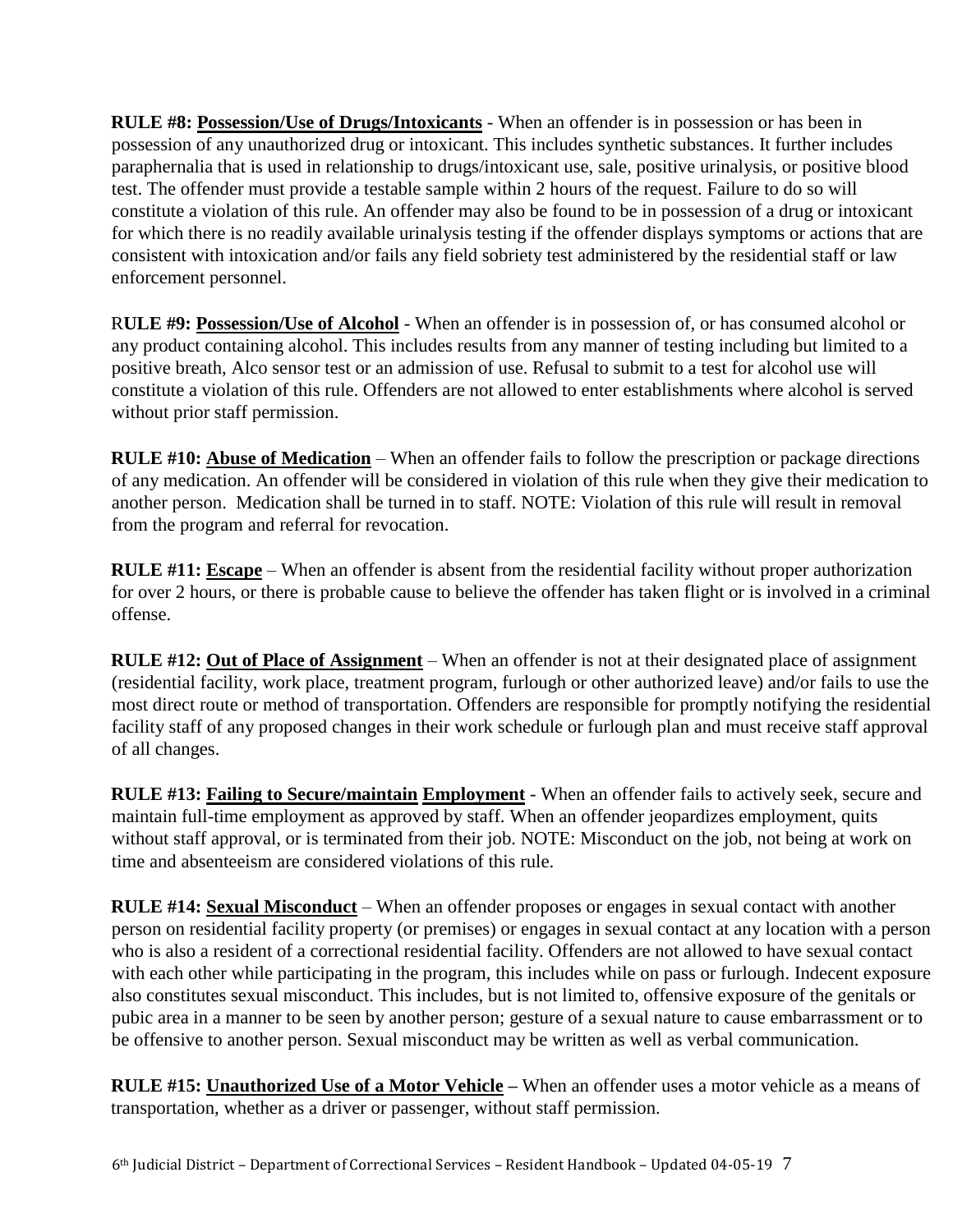# **RULE #16: Unauthorized Possession of Money, Cashing Paycheck, Unauthorized Accounts or**

**Purchases** – When an offender cashes a paycheck, fails to turn in all money to staff, obtains a checking account, savings account, credit card, charge account, pay in advance or any payroll deductions for personal use without staff approval or control. Offenders are also in violation when they make purchases or incur debts, without staff approval. All money shall be turned in to residential facility staff and all expenditures must be done through the residential facility budgeting process and with prior staff approval.

**RULE #17: Theft** – When an offender takes possession or control of the property of another, or property in the possession of another, with the intent to deprive the rightful owner of the use or benefit of the property.

**RULE #18: Bartering/Selling Goods** – When an offender barters, loans, gives, accepts, sells or buys things of value, enters into financial agreements or contracts, engages in a business, including, but not limited to, clothing, personal items, furnishings, etc., transfers or attempts to transfer or accepts transfer of funds from one offender to another offender; or agrees to perform or receive services or gifts, for anything of value without staff approval.

**RULE #19: Gambling, Debts, etc.** – When an offender plays any game for things of value or wagers anything on the outcome of an event or game; or incurs an unauthorized debt (i.e. cash advances, work debts, etc.)

**RULE #20: Safety/Sanitation Violation** – When an offender engages in any practice contrary to written or verbal safety instructions; or is unsanitary/untidy in their personal hygiene, living quarters, common areas of the residential facility or smokes in an unauthorized area.

**RULE #21: Failure to Comply with Special Conditions or Participate in Treatment** – When an offender fails to be involved in a required educational or treatment program, which shall include failure to follow through with any special condition imposed by staff or to fully participate in treatment or educational activities. This includes failure to comply with a case plan. NOTE: Changing treatment appointments requires prior approval from your RPPO.

**RULE #22: Tampering with Locks or Security Items** – When an offender locks, unlocks, or alters a locking device, fire alarm system or security item without authorization. This includes any unauthorized possession of a key or key pattern and electronic monitoring devices.

**RULE #23: Damage to Property** – When an offender intentionally or negligently causes damage to property of another person, or of the state, such as tampering with electronic, electronic monitoring devices, mechanical, or plumbing devices or fixtures. This also includes damage to property resulting from other misconduct (i.e. fighting, horseplay, theft, disruptive conduct, etc.).

**RULE #24: Fighting** – When an offender engages in a physical altercation including the exchange of blows, shoves, kicks, offensive physical contact, or, if horse playing, the physical contact need not be in anger.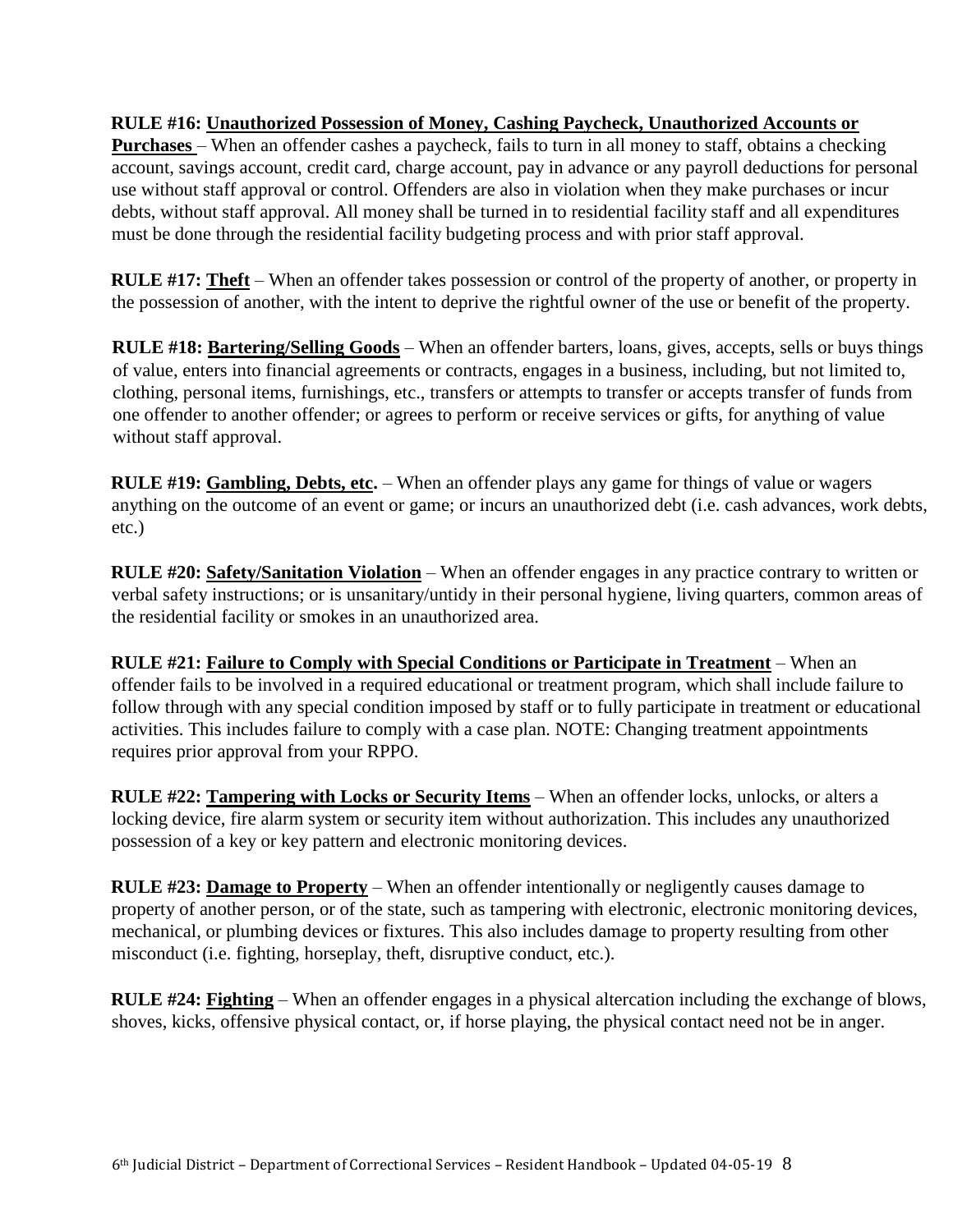**RULE #25: Assault** – When an offender intentionally causes or threatens to cause injury to another person or applies any physical force or offensive substance (such as feces, urine, saliva, mucous, or any other item) against any person regardless of whether injury occurs, to include sexual assault.

**RULE #26: Violation of a Condition of Leave or <b>Furlough** – When an offender fails to comply with any condition of leave or furlough from the residential facility.

**RULE #27: Unauthorized Group/Gang Conduct** – When an offender displays or promotes involvement in an unauthorized group/gang through any of the following means: writing, words, physical appearance, and hand signs, symbols, photographs, possession of group/gang-related materials or association with others known to be affiliated with an unauthorized group/gang.

**RULE #28: Obstructive/Disruptive Conduct** – When an offender interferes with staff duties or conducts themselves in a manner that disrupts or interferes with the secure and orderly running of the residential facility.

**RULE #29: Habitual Minor Offender** – When an offender is repeatedly found in violation of minor/medium violations. This is defined as the third or subsequent medium or minor violation of the same nature within 60 days.

**RULE #30: Attempt or Complicity** -When an offender attempts to commit any of the listed offenses or is involved with others who are committing or attempting to commit any of the listed offenses.

The following are considered **MEDIUM RULE VIOLATIONS**; circumstances and special exceptions allow staff to determine otherwise:

**RULE #31**: Not have contact with other persons incarcerated, or on correctional supervision via correspondence, phone or in person without staff approval.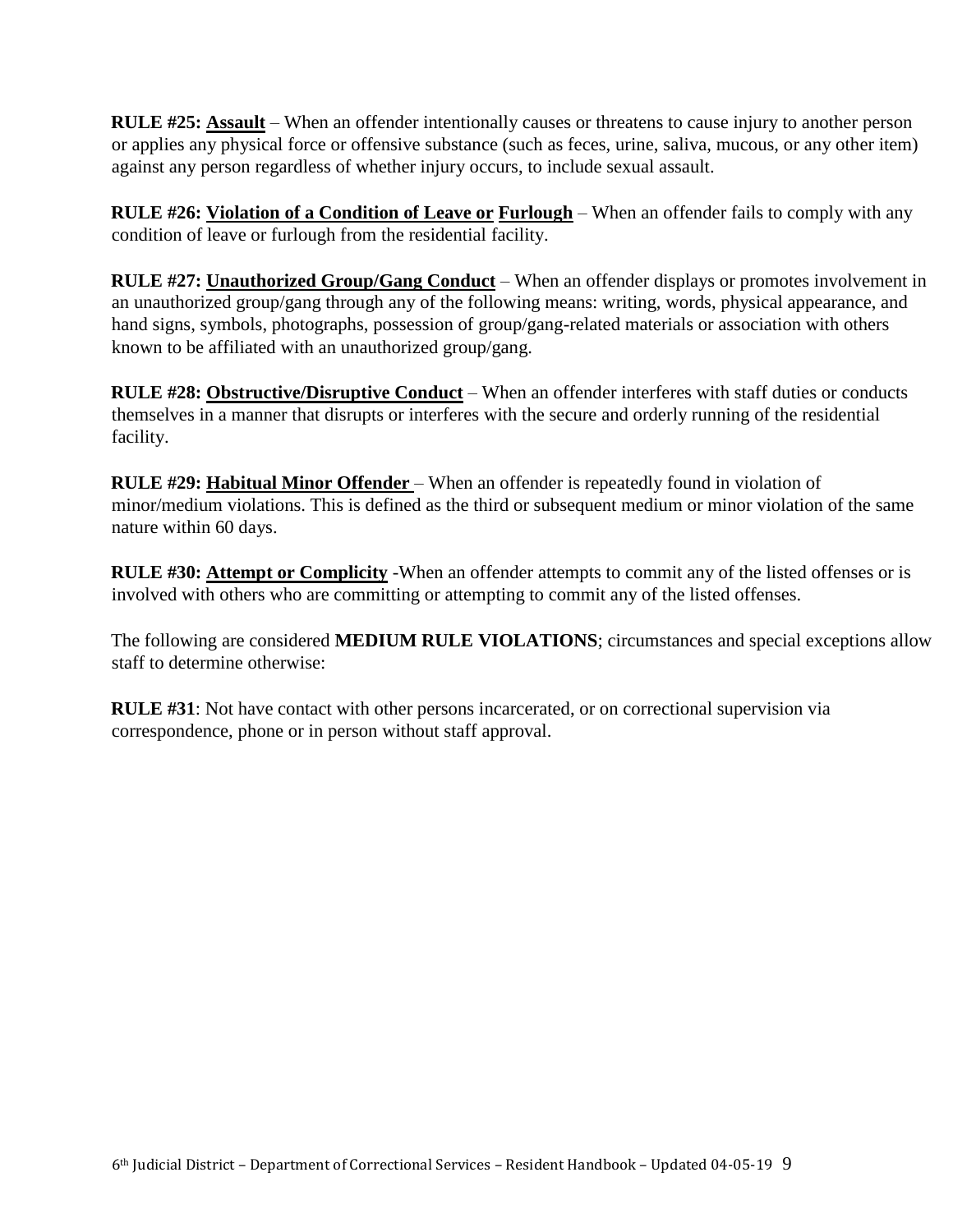# **CONTRABAND LIST**

The following items are considered contraband. These lists are not necessarily complete. Other items may be added to this list by staff. If additional items are added, they will be posted on the resident bulletin board.

**Dangerous Contraband List**: controlled substance or a simulated or counterfeit controlled substance, hypodermic syringe, or intoxicating beverage, dangerous/offensive weapon (pneumatic gun, stun gun, firearm ammunitions, knife of any length or any other cutting device, explosive or incendiary material, or any other item capable of inflicting death or injury.

# **SCHEDULE I CONTRABAND: Possession of these items is considered a major rule violation.**

Alcohol in any ingestible form Animals, animal related products Cell phones, smart watches including wearable devices Cigars/Flavored cigars Cigarette papers (i.e. ZigZag papers), Pipes, Zippo Lighters, and Lighter Fluid Drug paraphernalia Inhalants of any kind Items that look like weapons or other contraband Electric cigarettes Explosives, ammunition, fireworks and other incendiary devices Financial Instruments (To include food stamps, pay cards, debit/credit cards, reloadable gift cards, etc.) Gambling paraphernalia (Including dice of any kind) Illegal pornographic material Incense, incense burners and candles Information and/or materials which could assist in making or using explosives, weapons, synthetic drugs, poisons or similar articles Information, symbols, paraphernalia, etc. related to unauthorized groups, gangs or organizations including racist materials Loose pills or medicine outside of its original container Material which threatens, attempts to blackmail, or which is written in code Photographs of nude/partially nude persons/sexually explicit materials Photography, video equipment or recording devices Substance use testing equipment Tattoo equipment Unauthorized keys or key patterns Urine containers Vinegar Weapons, including firearms and knives X-rated video material

# **SCHEDULE II CONTRABAND:**

Aerosol cans (including hairspray or perfume, etc.) Air fresheners Aluminum foil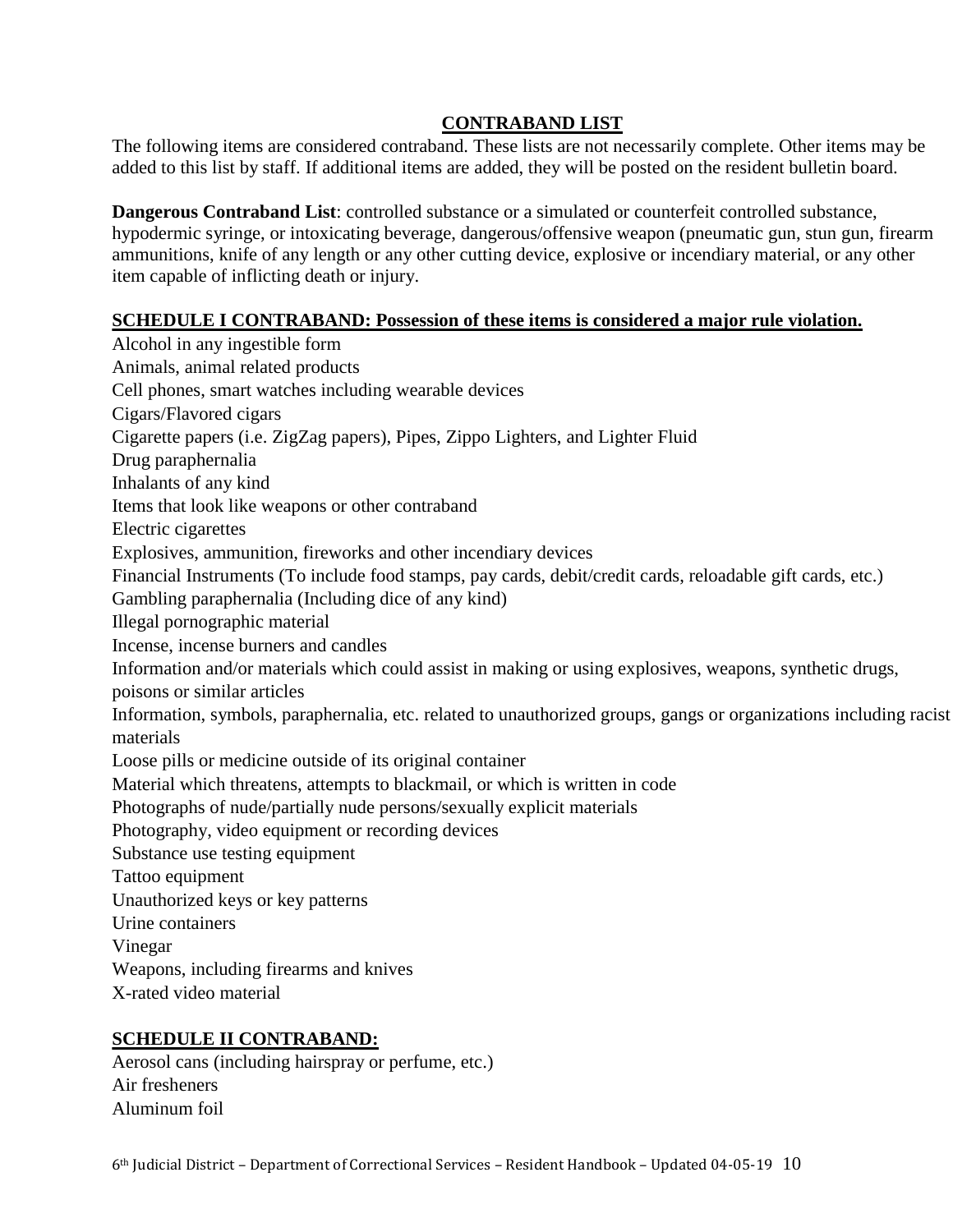Balloons Bleach Breath strips/whitening strips Clothing which advertises alcohol, bars, illegal drugs or inappropriate sexual reference Computers/Word Processors, PDA's, Tablets, Mywifi, Wi-Fi, Hot Spots, Firesticks, USB/Storage devices or any other similar item/etc. Eye drops and eye droppers Glue (in any form) or any adhesive items Hair coloring accessories/perm kits Hydrogen Peroxide Magic cards/collectable cards Musical instruments Nail polish remover Potted plants or flowers Powder in any form (detergent, foot, baby, etc.) Rubbing alcohol Tools/scissors

#### **SCHEDULE III CONTRABAND:**

Battery chargers Blank, unrated or home-recorded videotapes, DVD's or CD's Dryer sheets Extension cords (surge protectors are allowed) Food or food service items (dishes, silverware, etc.) Gum IPODS, boom boxes, CD players with speakers, MP3 detachable/portable speakers or any device that has Wi-Fi capabilities or is capable of downloading apps Items not listed on the personal property list or in greater number than allowed by the list Lithium ion batteries Loose tobacco/chew (flavored or non-flavored) Magnets Matches Permanent markers Personal locking containers/devices Personal linens Pillows Shoe polish or sneaker cleaner Stuffed animals Unauthorized facility supplies Video games/all gaming devices Wallet chains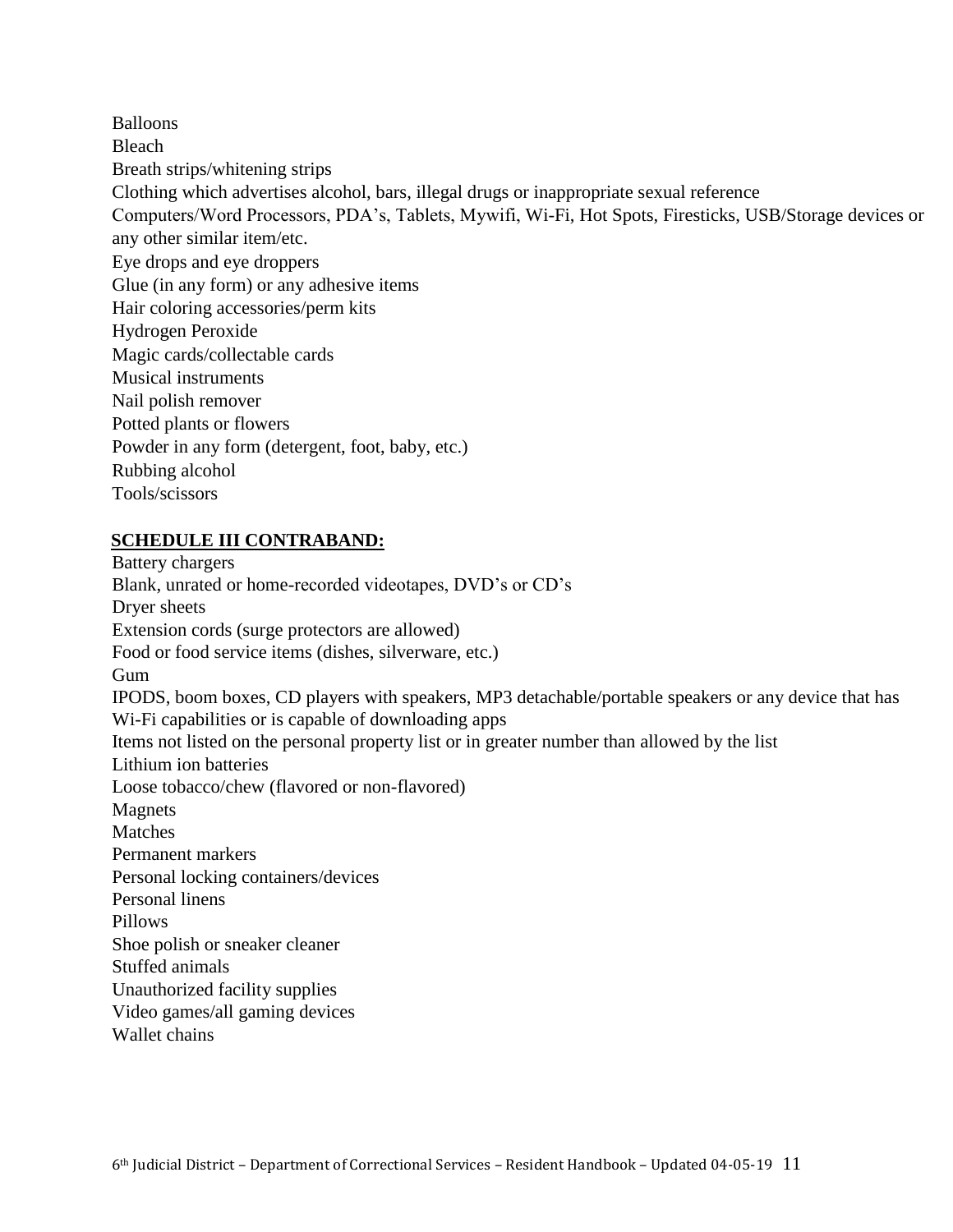# **HOUSE POLICIES**

#### **Center Property**

The Center provides bedding, bedroom furniture, laundry basket & padlocks. Residents are responsible for insuring facility owned items are neither lost nor damaged beyond reasonable wear and tear. Cost is assessed to the responsible resident for the repair or replacement of an article damaged or lost.

The dining room, television areas, patio, and other common areas are used by all residents; therefore, all residents shall help to keep these areas clean and neat by picking up after themselves and by cleaning when asked by staff. No visitors, food, and/or beverages are allowed in the lounge area. No dishes are allowed outside.

Residents shall not damage Hope House property. Unreasonable wear is charged to the resident responsible, which may include the cost of repair or replacement of the damaged item.

# **Expected Behavior**

Residents are expected to attend all house meetings and house programs.

Residents are expected to conduct themselves in an orderly, reasonable fashion. Rough-housing, embracing, kissing, holding hands, sexual activities, inappropriate language and gestures are not tolerated.

Residents are not to loiter in hallways, outside bathrooms, computer lab area, KIOSK area, or the front door area.

#### **Grievance Procedure/Appeal**

Any resident may use the grievance/appeal procedure for any program-related situation without fear of prejudice. Attempts at informal resolution of problems are encouraged before a written grievance is pursued.

#### Procedure:

1) A grievance/appeal is a written document which contains, at a minimum, the name of the

party being grieved, the date of the action being grieved, a summary of the situation and the corrective action being sought.

2) A resident must initiate the grievance/appeal process within 24 hours of the incident by turning the written document in to staff who, in turn, route it to the Residential Supervisor for investigation and response.

3) The Residential Supervisor responds to the grievance/appeal in writing within 10 working days.

4) A resident who does not pursue a grievance/appeal within time frames is considered to have terminated the grievance/appeal process.

5) Any conditions/sanctions imposed which were the cause of the grievance/appeal remain in effect during the grievance/appeal process.

In addition to, or after having exhausted all Facility/Departmental or State appeal/grievance procedures, residents may contact the **Citizen's Aide, Ombudsman's Office** for assistance in resolving problems and complaints. The office address and phone number is:

Office of the Ombudsman 1112 E. Grand Avenue Des Moines, IA 50319 Phone: (515) 281-3592

#### **Reentry Case Plan**

Upon entering HOPE House, every resident meets with a Probation/Parole Officer to review all program requirements and to begin a Reentry Case Plan. The Reentry Case Plan, which is an agreement between HOPE House and the resident, includes general program requirements and goals chosen to match each resident's rehabilitative needs. These goals may include getting a Hi-Set., obtaining vocational training, attending counseling, getting a driver's license, or attending community activities. Progresses toward these goals, which are a measure of a resident's success in HOPE House, are periodically reviewed by staff and the resident.

#### **Release Expectations**

Prior to discharge the resident must submit a proposed residence to the PPO. This residence plan is subject to approval from the PPO. Resident will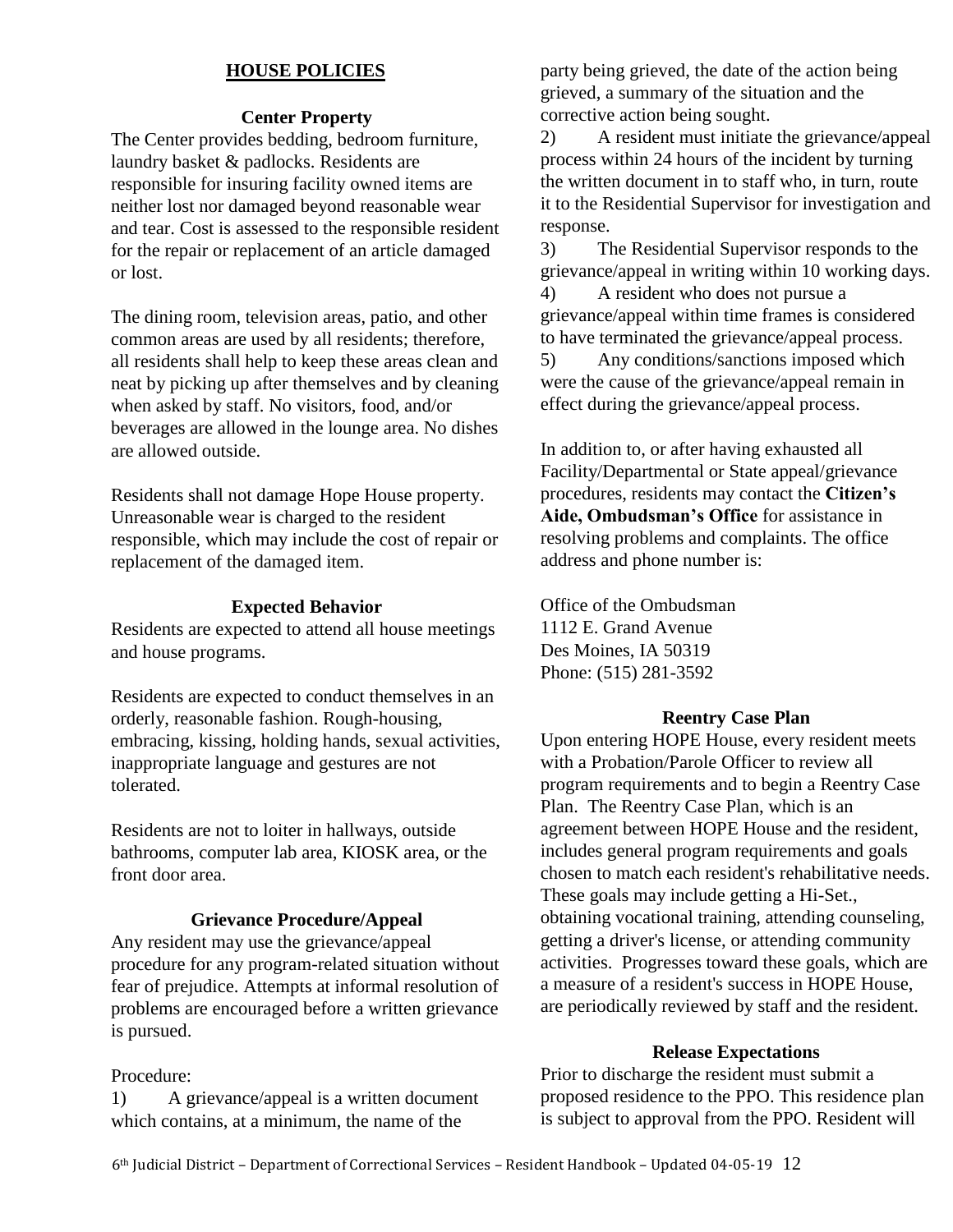be discharged from Hope House after they successfully complete the program goals in their Reentry Case Plans.

The resident will also be made aware of any special Parole/Probation supervision conditions prior to release. If the receiving agent mandates specialized programming, the resident will meet with his counselor, the agent, and treatment provider if applicable.

#### **Education**

Residents may be required to complete their Hi-Set or high school diploma while at Hope House.

# **AA/NA**

The Iowa 13<sup>th</sup> District Office can be contacted for advice or support at 338-9111. Residents shall talk to their PPO for permission to attend AA/NA if not deemed necessary in their case plan. If a resident is on facility restriction or owes extra duty hours, he is not allowed to attend AA/NA meetings unless approved by his PPO.

#### **Attorney**

Every resident may communicate with his attorney through the mail or in person. Communication by telephone may be limited, however, if a resident is on early curfew or facility restriction. A resident will not be denied a pass to meet with his attorney if the meeting is during business hours or was previously scheduled.

#### **Religion**

Residents may attend religious services in the community utilizing earned time allowed through the level system. Residents on restriction or without earned time may be allowed to attend services if approved in advance by the PPO.

# **Control Center**

At the Control Center you will find work assignments, new policies and procedures, messages, contraband updates and other important information. Residents are encouraged to read the information posted at the center at least twice each day, once in the morning and once in the evening.

# **Movement in/out of the Center**

This is a correctional facility and the staff are required to **know and approve** your whereabouts at all times.

Prior to leaving the facility for employment, a pass or furlough, a resident must sign out, listing name, address and phone number of work location(s), and expected time of return as well as their corresponding mode of transportation. A resident must also be signed in or out of the facility by a staff member at the control center. **Any time a resident is out of the Center he must be at the authorized location.** 

Residents must call in prior to any changes in pass/furlough plans.

# **Restricted Areas**

Restricted areas include any sleeping room but the one assigned, room doorways, the yard, all office hallways and all offices, the area behind the control desk, and the kitchen. Residents must have staff approval to be in restricted areas.

Loitering around the control center or outside sleeping rooms is not allowed. Residents are not to reach over the control center desk.

While outside, the noise level is kept to a minimum and rough-housing or horseplay will not be tolerated. While outside the building, residents are not to be near or in any vehicles nor talking to any unauthorized persons without specific staff permission. Residents outside the building for recreation must remain within the boundaries of the designated recreation area. No food or beverages are allowed outside the building without staff approval. The dress code outside the building is the same as the dress code inside the building.

# **Room Restriction**

Staff may direct residents to their room for a number of circumstances including but not limited to:

> (a) When a resident's behavior is disruptive and is directed to the room by staff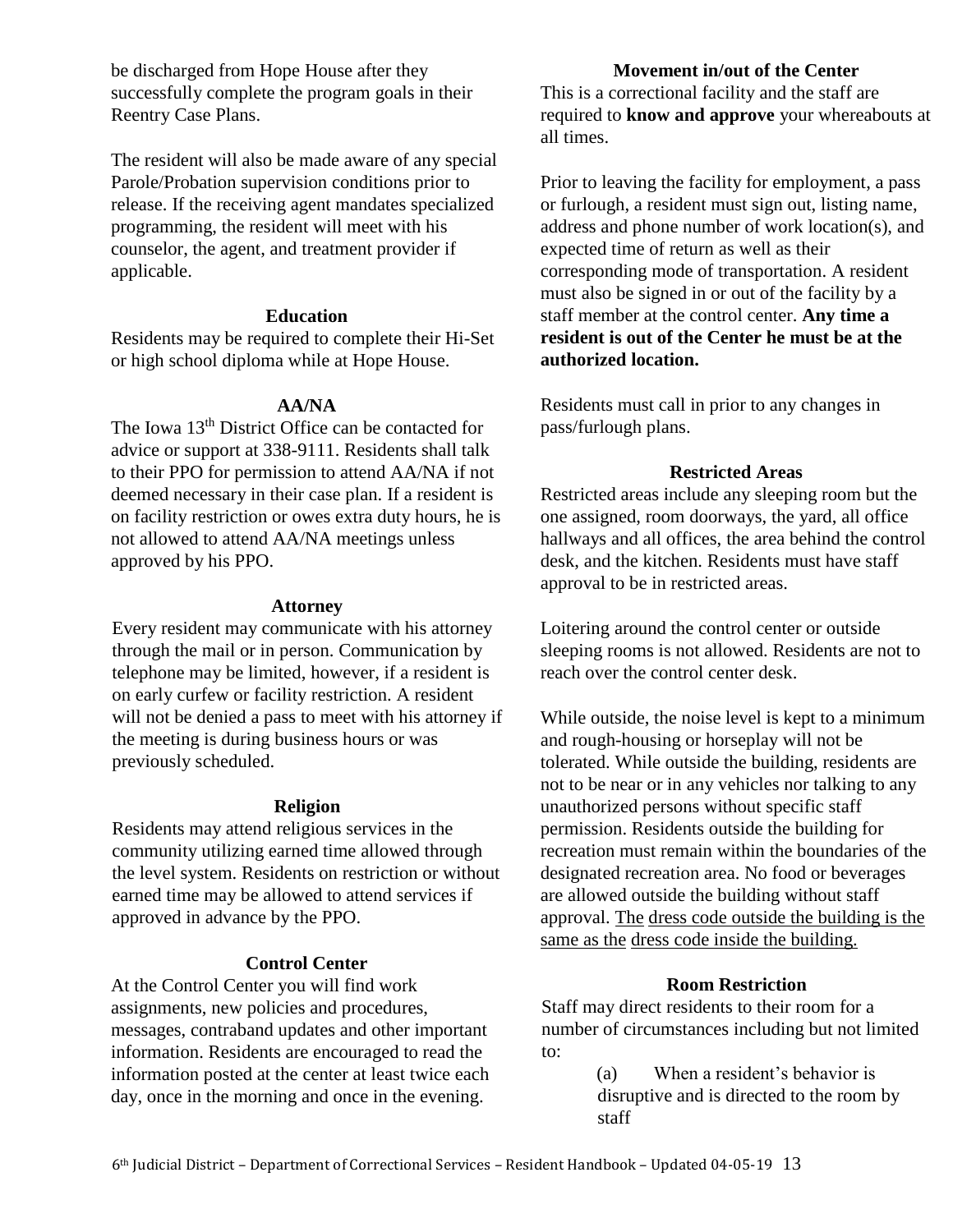(b) When the resident is ill and is unable to go to work

(c) Orderly running of the facility (medical emergencies, etc.)

# **Level System**

Privileges including curfew times, furloughs and passes are governed by a level system. Details of each level system are outlined in Appendix B for State Work Release, OWI and probation residents.

**Level advancement applications are to be submitted no later than curfew (2200 hours) on Sundays for consideration later that week**. Level will be denied if level application **with attached Carey Guide** is not turned in on time. All level advancements take effect Friday each week.

#### **Curfew**

Residents of the facility are subject to a curfew. Residents are to be at their furlough location or the facility from 2200 until 0600 on Sunday through Thursday and from 2300 until 0600 on Friday and Saturday. Curfew does not apply for employment reasons. Residents are advised that staff may verify whereabouts at or after curfew by phone or visual checks.

Within the facility, evening curfew for all residents is 2200 Sunday through Thursday and 2300 Friday and Saturday until 0600. Residents remain in their room during curfew unless employment requires otherwise. Residents should plan to have everything taken care of (example: medications taken, house jobs completed, laundry done, etc.) before evening curfew begins. Failure to do so will result in disciplinary action.

Residents who return to the facility after curfew may be allowed up to 1 hour before curfew compliance is required unless they are on a disciplinary restriction such as facility restriction, in which case up to 30 minutes will be allowed.

On a resident's days off, typically weekend and holiday mornings, residents may sleep whatever hours they desire so long as their responsibilities, such as house jobs, are met.

#### **Urine Testing**

All residents will be required to provide a valid urine sample for drug testing upon staff request. **Residents are required to provide a sample immediately upon the request of a staff member.**  However, a resident unable to produce a sample immediately will be allowed up to 2 hours to produce a sample before they are considered to be in violation of resident rules. During this 2 hour period, residents who have been given notice must sit in the designated UA waiting area and are NOT ALLOWED TO INTERACT WITH OTHER RESIDENTS. You must limit your liquids intake to 8 ounces of water while on protocol. **Failure to comply will result in disciplinary action.**

#### **Dress/Hygiene/Laundry**

Goodwill vouchers may be available for residents new to the facility in need of clothing.

Residents are expected to maintain an acceptable standard of personal cleanliness and hygiene. No chemical hair products are allowed in the facility. Clothes and bedding are to be cleaned on a weekly basis. Laundry facilities are located in the facility. Residents may bring in their own detergent or fabric softener, but it must be in liquid form. Tank tops, undershirts maybe worn, but must be covered at all times with a sleeved shirt/jacket. No sleeveless/cropped t-shirts or open-toed shoes allowed behind the serving line and/or in the kitchen. Residents must be washed and in clean clothing when in these areas.

Outdoor clothing which may include, but is not limited to, sunglasses, coats, and jackets must be removed when inside the facility. Clothing which advertises alcohol or other inappropriate subject matter is not to be worn. Appropriate dress, basically defined as including full shirt/top, shoes, pants and underwear which is worn as intended by the manufacturer is required both in and out of the facility. An appropriate garment is to be worn when sleeping and residents may not sleep in the nude. Residents must be fully dressed when leaving their room.

Upon entering HOPE House, residents must purchase a linen packet containing a mattress pad,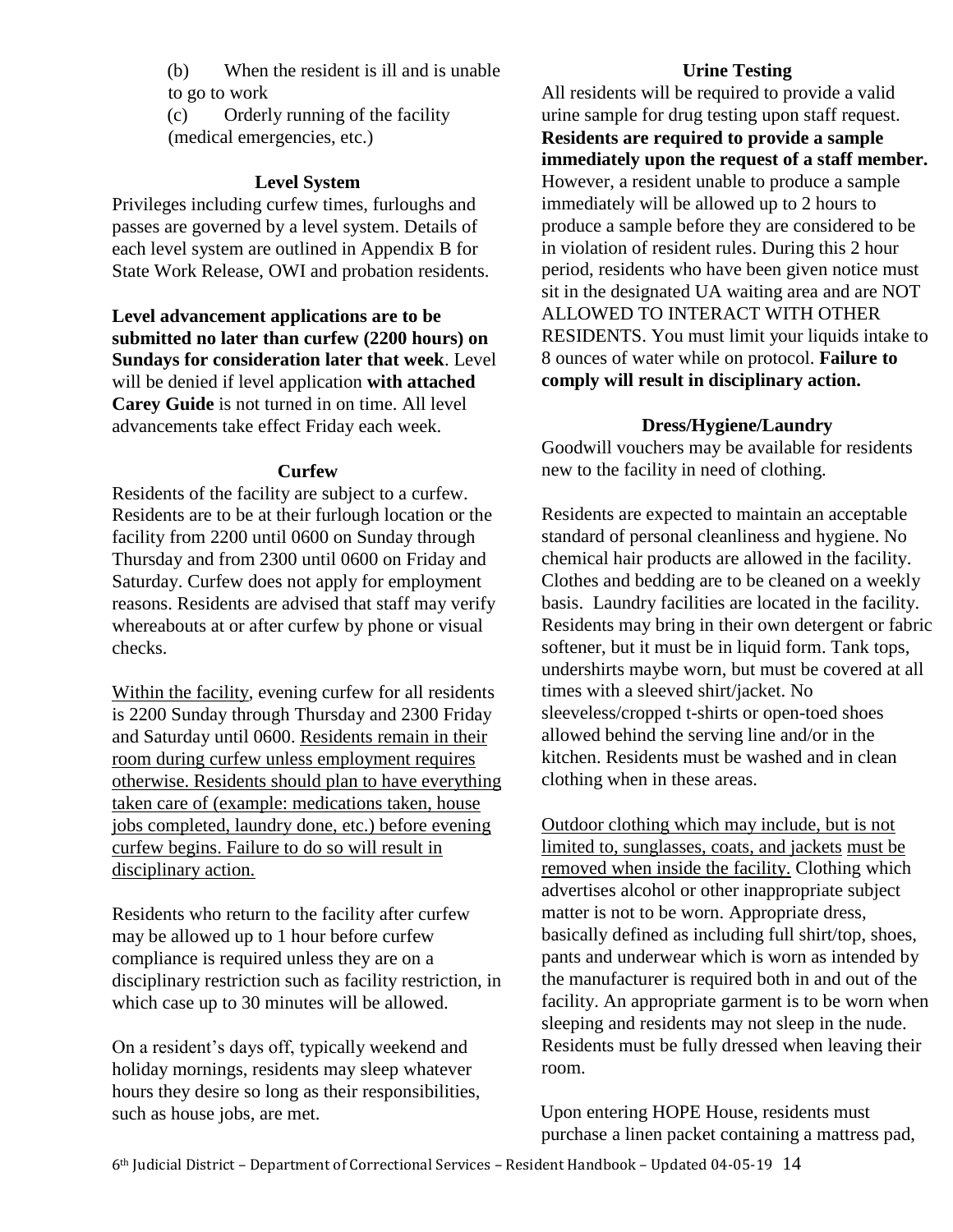two sheets, a pillowcase, a blanket, a towel and a washcloth. The purchase price will be budgeted from their facility account. These items are the property of the resident and will be removed at the time of the resident's discharge from the facility.

#### **Sanitation**

Residents are responsible for keeping their sleeping area neat, clean and properly arranged as directed by staff. Window blinds are to be closed after dark. At discharge, residents are required to thoroughly clean their room according to staff directions.

Any damage anywhere in the building is to be reported to staff immediately. Residents occupying a room where damage has occurred may be assessed the cost of replacement or repair.

Residents are also expected to assist in keeping the facility clean. A house inspection may be done by staff at any time. This inspection may include all parts of the facility including sleeping areas. If a sleeping area fails inspection the responsible resident(s) may receive minor discipline. If the common areas of the facility fail inspection, residents will be expected to correct any deficiencies as soon as practical. Continual, chronic failure of the facility in general to pass inspection or if damage is noted or becomes a problem, a house shutdown could be imposed by staff.

#### **Hazardous Chemicals Hazard Communication**

Residents and staff use a number of chemicals at the facility, mostly for cleaning and sanitizing. Residents will use chemicals to clean areas of the facility and assigned sleeping rooms. Most of the chemicals used in the facility are the same as would be used by a person in their own homes. These are already properly diluted and in a marked container which notes proper use, cautions, and First Aid measures. Some chemicals may require a minor amount of education by staff prior to use. **Residents who are unfamiliar with the safe and proper use of any chemical in the facility are encouraged to ask staff before attempting to use the chemical.**

There are some facts about chemicals which residents should know:

1.All chemicals have some hazardous properties.

2.There are **Safety Data Sheet (SDS)**  available for each chemical used in the facility which provides information about the chemical such as: Identity, Hazardous Ingredients, Physical/Chemical characteristics, Fire and Explosive hazards, Reactivity, Health Hazards, Precautions for safe handling and use, and Control Measures describing how to use the chemical or what protection is necessary while using it. 3.Warning labels which signal a potential hazard are found on the container. Hazardous chemicals are marked as **POISON,** 

#### **WARNING, DANGER** or **FLAMMABLE**.

4.All chemicals must be properly stored and inventoried.

5.Protective clothing required for safely using a chemical are maintained by staff and are to be worn by staff and residents when using the particular chemical.

6.All residents required to use or handle hazardous chemicals will receive training and instruction on their safe and proper use.

#### **Unauthorized Groups**

Any apparel, jewelry, accessory, notebook, artwork, photographs, symbols or manner of grooming which by virtue of its color, arrangement, trademark or any other attribute, denotes memberships in such a group that advocates drug use or exhibits behaviors that interfere with the normal and orderly operation of Hope House is not allowed. Residents shall not originate, promote, participate in, or recruit for any unauthorized group. This includes, but is not limited to, communicating involvement in any unauthorized group through written, very, physical appearance or by use of hand signs. Residents are not allowed to get tattoos/brands of any kind while in the program.

#### **Meals**

Three meals are provided each day as outlined below (meal times are approximate):

Breakfast: Monday – Friday 0600 until 0800 Saturday – Sunday 0600 until 0900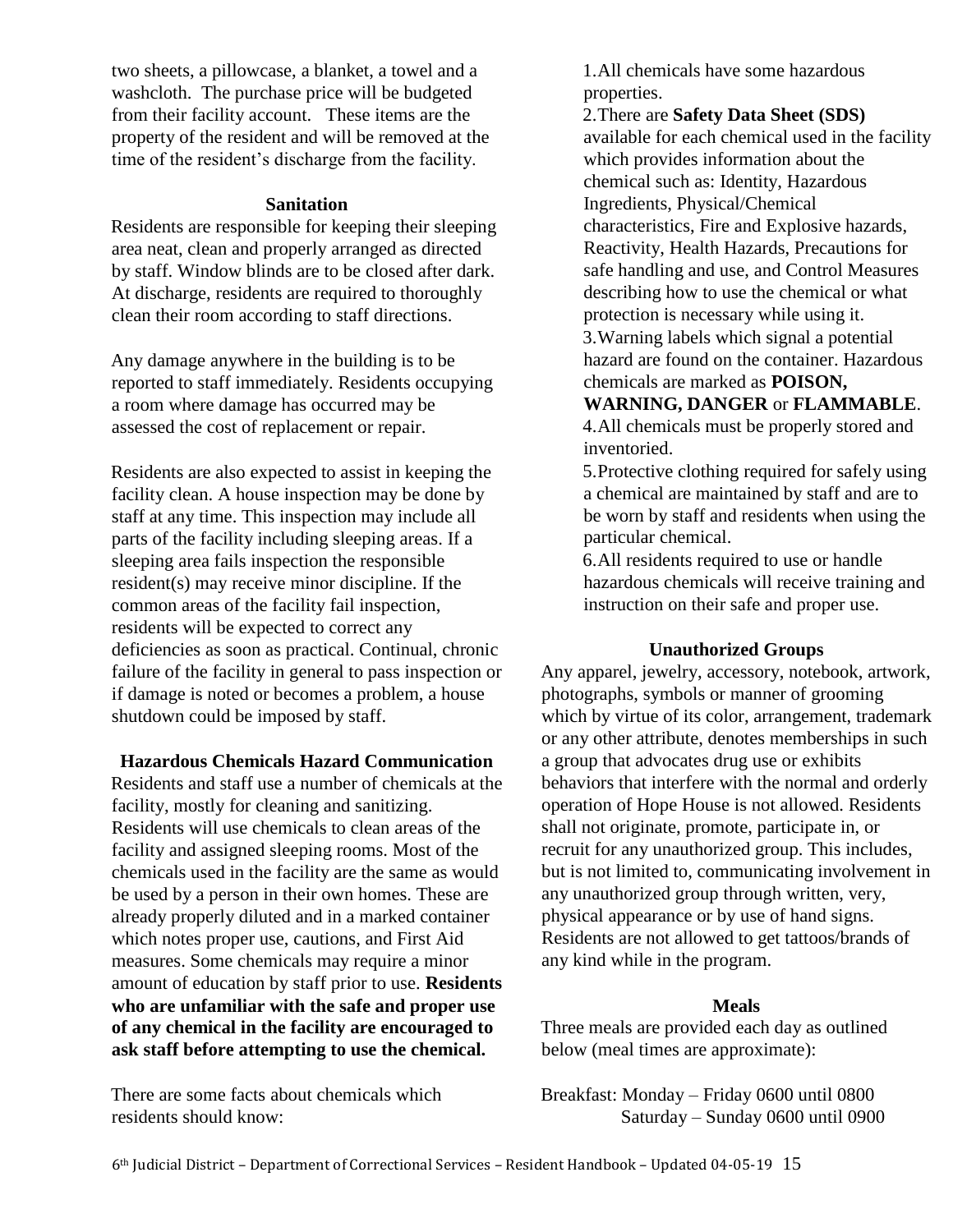| Lunch:  | Monday – Sunday $1130$ until $1230$ |
|---------|-------------------------------------|
| Dinner: | Monday – Sunday $1630$ until $1745$ |

Exceptions are made for residents who are leaving early for work or treatment pass or returning from work or treatment pass after the serving times. Residents working overnights may eat breakfast after returning to the facility from work. Residents departing for work prior to 0600 may eat breakfast one hour before leaving.

Sack Lunches: If a resident will not be in the facility during lunch hours due to work or other appropriate reason, a sack lunch is provided if the resident has signed up for one the day before. The signup sheet is located near the control center. If a resident signs up for a sack lunch and discovers later it is not needed, it is expected that the resident eat the sack lunch in the facility in lieu of lunch.

Late Trays: Residents returning from work or treatment after the dinner hours may obtain a late tray if the resident has signed up the day before. If a resident signs up for a late tray and discovers later it is not needed, it is expected that the resident eat the late tray in the facility in lieu of dinner. Late trays may be eaten up to one hour after returning to the facility and the resident shall clean up after themselves.

Food and drink are not to be taken from the dining area without staff authorization. **No food or beverages are allowed in resident rooms or hallways.** Residents may snack on anything purchased from the vending area. Dirty dishes are to be placed in designated receptacles.

Food and beverages are not allowed to be brought into the facility including chewing gum. All candy, pop, and other food must be purchased in or supplied by the facility. Pop cans/bottles are to remain in the building and disposed of by placing them in the designated box when empty.

Residents may choose to eat outside the facility by utilizing privileges outlined in the Level System. Residents on pass or furlough during meal times are not eligible to receive a late tray or sack lunch.

All residents must be neat and clean before eating meals. Residents must wear sleeved shirts and shoes (no open-toed shoes) when behind the serving line.

#### **Padlocks**

Every resident is issued a padlock(s) which should not be loaned to another resident. If the padlock is lost, damaged or removed from the facility the resident will be charged \$15.00 for a replacement. The resident is responsible for turning in the padlock(s) at discharge. Personal padlocks will not be allowed.

# **Personal Property/Bedrooms**

Residents – not staff – are responsible for any belongings which are brought into the center. Personal property is the resident's responsibility and **staff accepts no responsibility or liability for the destruction or loss of any personal property of any resident.** Staff has the right to restrict the kind and amount of personal property a resident may keep in the facility. (See Appendix A - Personal Property List) Personal property should never be left

unattended. **RESIDENTS ARE NOT TO TRADE, BORROW, LEND, SELL OR GIVE ANY** 

**PERSONAL PROPERTY OR MONEY TO OTHER RESIDENTS.** Residents may have personal items dropped off only during visiting hours.

It is expected that residents will reduce the possibility of the theft of their personal articles by keeping their locker locked and their room door closed. Residents are issued a padlock for their assigned locker. **Resident rooms and personal property, including vehicles, are subject to search at any time**.

No items are allowed to be hung on beds, lockers, windows and/or walls. Absolutely no nails or scotch tape are allowed. Pictures must be approved by staff and no nudes or partial nudes are acceptable on bedroom walls. All radios, televisions, and other electrical equipment in a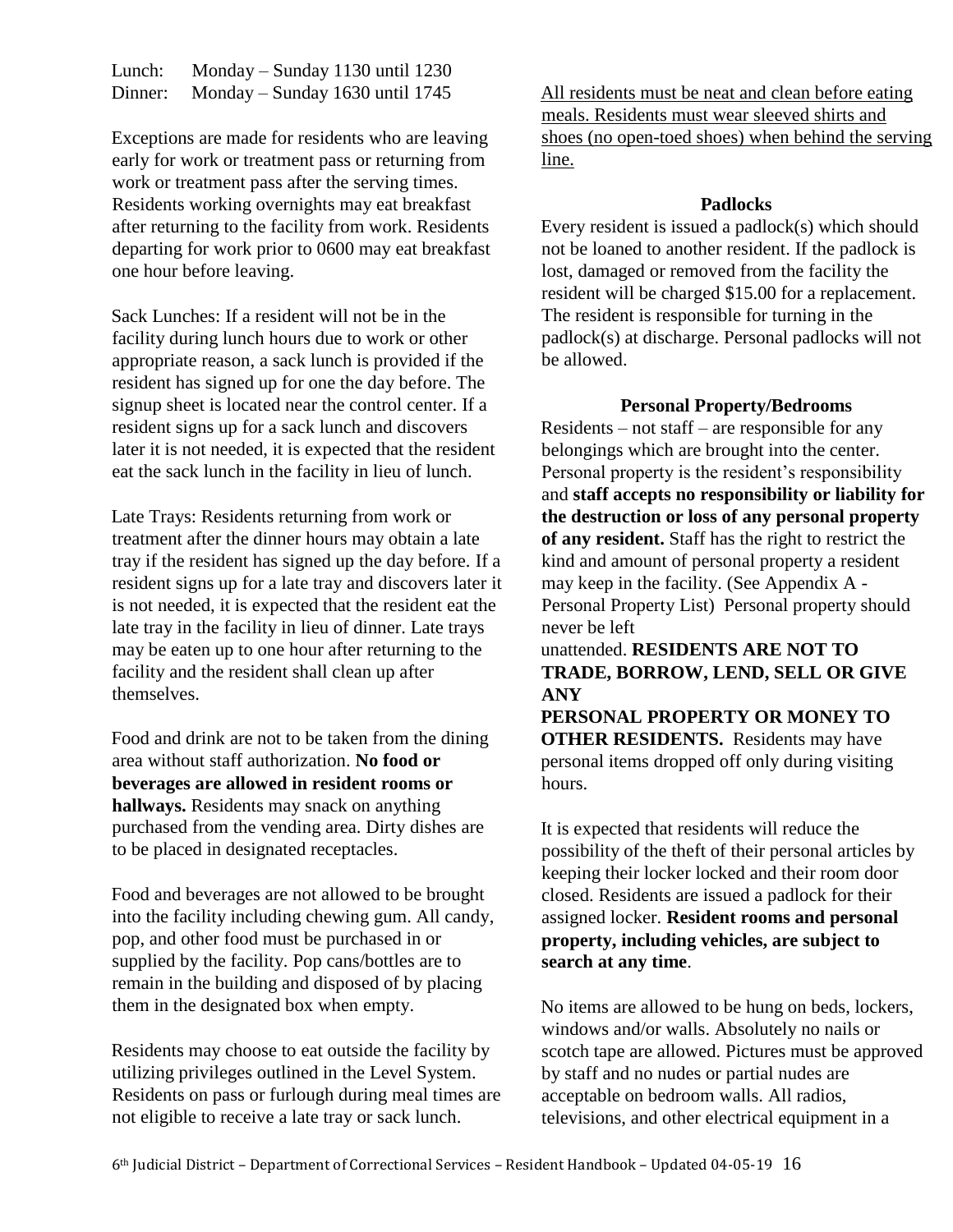room are to be turned off when no one is in the area.

Clients will be assigned a laundry basket according to their room and bed. All laundry baskets will be marked with a specific room and bed number. All laundry baskets will be stored near the client's bed. Clients may not remove the laundry baskets from the facilities. Clients may not bring in their own laundry baskets or another other type of container.

Every resident's personal area is subject to the following inspection criteria:

#### BED

- 1) Must be made daily
- 2) Linen must be washed weekly
- 3) Nothing under bed except shoes

4) The ONLY bedding that may use in the facility is the bedding that has been issued to you by staff. No other bedding may be brought in besides 1 twin size blanket/comforter.

#### WALL CLOSETS/LOCKERS

- 1) Nothing on top
- 2) Organized and cleaned. This includes clothes washed and folded.

3) All belongings must be kept in wall closet and locker.

4) No belongings on the floor.

\*\*\* Residents are not allowed to move furniture around in their rooms or out of their rooms. \*\*\*

#### FLOORS:

- 1) Room vacuumed at least once per week.
- 2) Only 1 shoebox-sized box allowed.

#### WINDOWS & LIGHTS:

- 1) Washed weekly, including blinds.
- 2) No belongings on lights.

# **Residents must keep all of their property in their assigned living area. If property is found in another resident's assigned living area it may be confiscated and disposed of.**

# REASONS FOR FAILING A ROOM INSPECTION:

- 1) The room smells bad.
- 2) Too much property.

3) Bed unmade – beds shall be made when resident gets up in the morning; all sides of the bed shall have the bedding neatly tucked under the mattress; bedding should not look as if the resident slept on top of it; the linen should be on the bed unless being laundered.

4) No paper or plastic shopping bags, boxes, food, candy or drinks in room.

Minor violations  $-3$  failures will result in the entire room "failing:"

1) Too many DVD's, books, CD's.

2) Dirty laundry not bagged/stored in provided baskets.

3) Garbage needs taken out regularly; Use new liner each time.

4) Nothing besides an alarm clock belongs on overhead lamp.

5) Resident only allowed one bottle of nonalcohol containing aftershave, cologne, or mouthwash in room.

6) Floor shall be vacuumed and shelves, cabinets, and bed lamps dusted.

7) No unauthorized medications in room.

8) Nothing besides a TV/VCR/DVD player on the desk/chair.

9) Nothing on the bed or hanging from a bedpost.

#### **House Details**

Every resident is assigned a house detail, which is done daily for one week. New details are posted on the control center on Tuesday and take effect on Wednesday morning. Extra house details may be assigned to residents who have violated HOPE House rules and residents who are on the alternate list. Residents should contact staff for a description of their assigned detail and instruction on the correct procedure for completing their detail.

Details marked "AM" shall be completed between the hours of 0400-0800 Monday-Friday, 0400-0900 Saturday-Sunday. Details marked "PM" shall be completed between the hours of 1300-2200. Details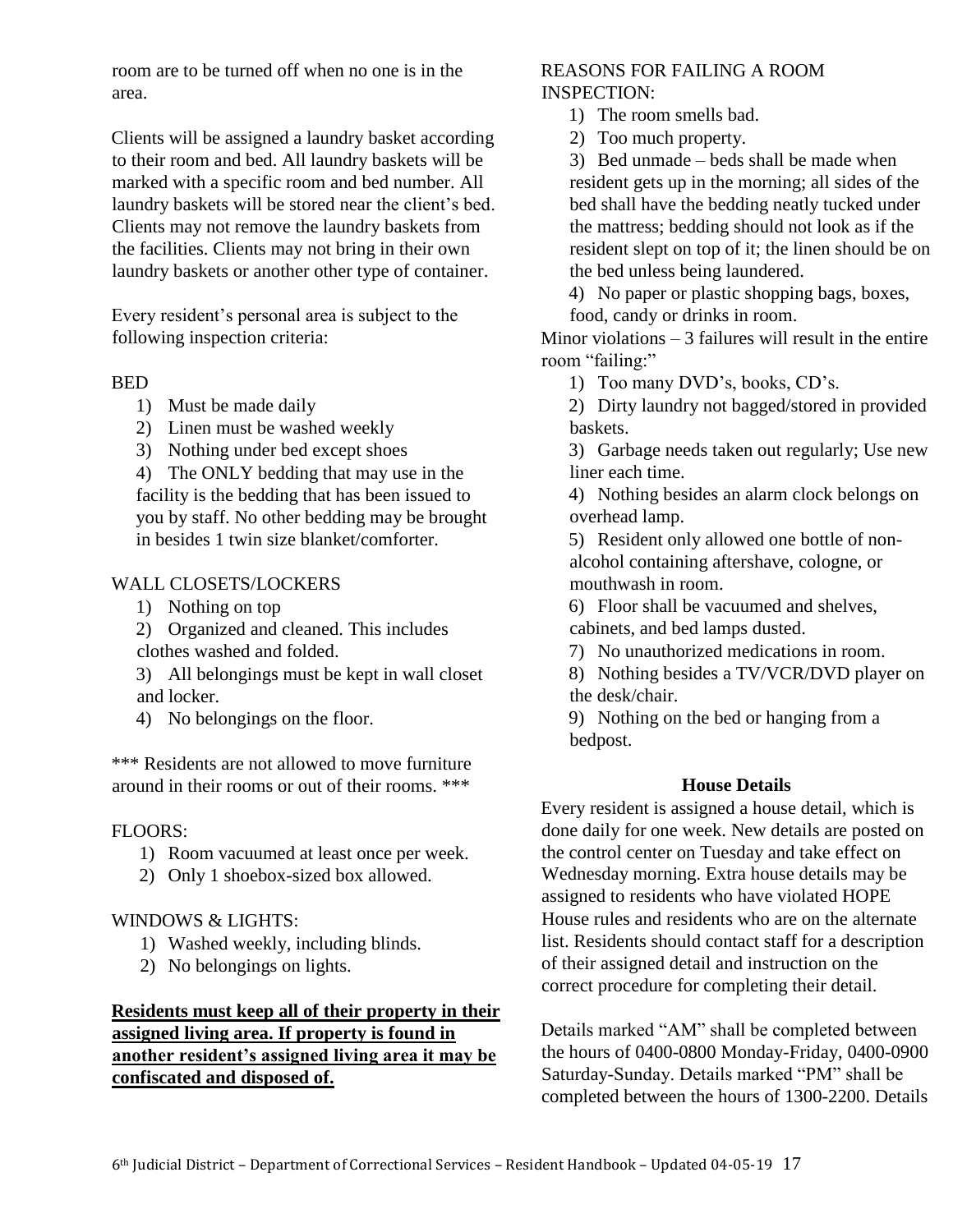with other completion times will be indicated on the House Detail list.

The resident must inform staff when beginning his detail and after the detail has been completed to ensure the detail can be checked off by both the resident and a staff member. When staff determines that a detail is not satisfactory, the resident will be informed of the specific deficiency.

When a resident is assigned to do a particular detail and is not present to do the detail (including working extra hours or being on out of county or overnight furlough during times he is expected to do the detail), that resident will accumulate 30 minutes of extra duty hours in the facility. Missing details for furloughs less than 24 hours in length are not excused. When he returns to the facility, he may be able to complete an alternate duty assigned by staff in return for not being present to complete the detail assigned on the duty roster. If work time is still due at the end of the week, staff will keep a record of time owed on the count sheet. Residents must have all the time owed completed prior to level advancement or being considered for discharge.

Failure to complete details will be handled in routine disciplinary fashion. Under compelling circumstances, staff may request that unassigned details be done.

#### **Money Flow/Budgeting**

Residents shall support themselves and shall also save money to pay for the housing they will need when discharged from Hope House.

All income including tips, gratuities, and monetary gifts are to be immediately turned in to staff that log them into the facility and provide a receipt. A maximum of \$20.00 per week in gift money may be kept by a resident if approved by staff, without having done a budget; having budgeted, a resident may receive no more than \$70 in a 2 week period in authorized funds. All other money is to be turned in and will be processed through the resident accounting system. **Residents are to turn in their paychecks on the day they are received and CASHING PAYCHECKS IS NOT ALLOWED.**

Prepaid phone cards are allowed. Pay cards must be turned in to staff and stored in the safe.

When a resident obtains employment and turns in the first paycheck, the resident and RPPO will determine a budget plan which will include:

1. Department of Correctional Services obligations such as rent, linen fees and supervision fees.

2. Court ordered obligations such as court ordered child support, court costs, restitution and attorney fees.

- 3. Personal debts and obligations
- 4. Savings goal.

The resident completes a budget every 2 weeks.

Checks are issued by the Residential Accounting Clerk according to the approved budget request. The resident receives a copy of a budget form which outlines the status of all money turned in and spent by the resident using the residential budgeting process. It includes income, disbursements and savings balance, if any. If budgeted, the resident receives a personal spending check each budget period. Each budget period, staff will be advised of any "carry-over" money (money not spent from any previous personal spending check or gift money). Residents will be held accountable for the amount reported.

Residents who request funds for a specific personal need, such as work clothes, shoes, etc. which is over and above weekly personal spending will be required to provide a receipt to verify the purchase and the amount. Receipts will be required of residents who make purchases while on shopping or personal spending passes. Residents need to keep in mind that paying rent and other debts come before money for clothing, gifts, or family support (other than child support).

#### **Mail**

All resident mail is subject to inspection and, under certain circumstances, search. Letters from the office of the Governor or Iowa, office of the Attorney General of Iowa, Municipal, State or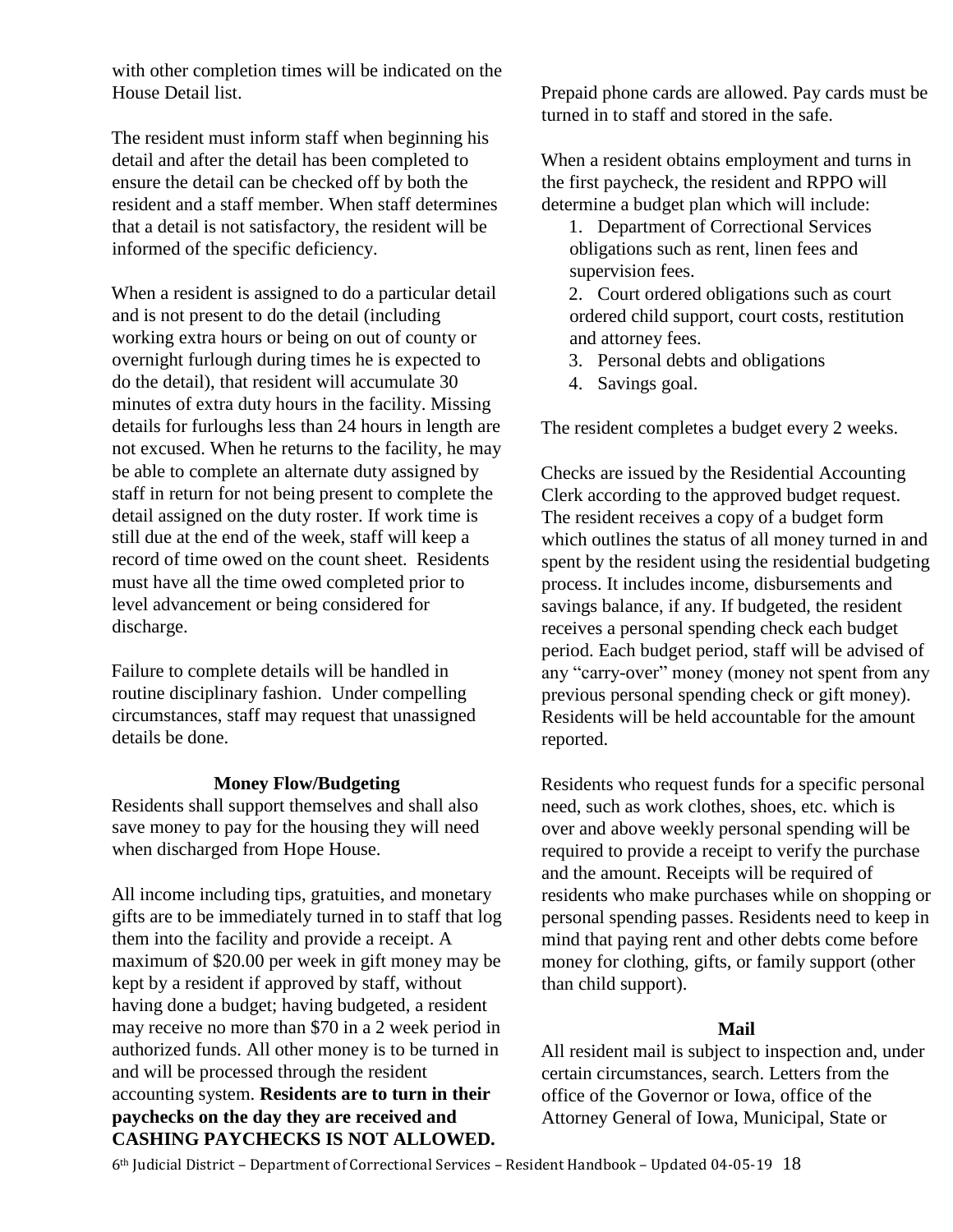Federal Court, office of the State Ombudsman and a private attorney are not read by staff but residents may be asked to open such mail at the control center. If no return address is on the envelope, staff may ask that this information be provided at the time the resident receives such mail.

Correspondence between residents of this facility and inmates of any other correctional institution is prohibited.

#### **Health**

Residents are responsible for their medical expenses. There is a medical clinic in Iowa City, where residents can obtain free treatment (2440 Towncrest Dr, Iowa City). Information about the clinic hours can be obtained by calling 337-4459, during their business hours, which are Monday to Thursday from 0900-1600 and Friday from 0900- 1200. Additional appointments may be available Thursday nights from 1800-2100 by appointment only. Other services may be available including STD and HIV testing and eyeglass vouchers (with current prescription). Limited dental care is also available by appointment only. If extensive dental services are required, the University of Iowa Dental School may provide services at a lower cost. Please call for an appointment 335-7499. Non-emergent medical care can also be obtained at any Urgent care/Walk in Clinic.

Emergency treatment can be obtained at the University of Iowa Hospitals and Clinics 356-2233.

#### **Medication**

Residents must **immediately notify** Residential Officers of **ALL MEDICATION** in their possession each time they enter the facility including prescription as well as non-prescription medications, vitamins and the like. Residents must provide a travel bottle for each prescription medication brought into the facility. Staff will determine whether the medication is to be secured at the control center or returned to be locked in the resident's room. Medication must be in its original, labeled container. Loose pills are contraband. Medication which contains alcohol is not allowed unless prescribed by a physician and non-alcoholic substitutes are not available. Medications which are

unidentifiable are not allowed. Pills, including vitamins, must have pharmaceutical markings. Only one multi-vitamin will be allowed. All other nutritional supplements must be approved by a supervisor. Residents must have **PRIOR** staff approval to ingest new or refilled medication prior to returning to the facility, if the medication has not been logged in with staff. This includes over the counter medication as well. (Missing medication will result in a disciplinary report). Clients are allowed to keep all over the counter medication secured in their metal wall lockers including topical, eye drops, and nasal sprays. Benadryl, Coricidin, Diphenhydramine, P.M. medication, pseudeoephedrine, Rantidine (Zantax), and Claritin-D are banned from the facilities (unless prescribed by a doctor).

#### **Illness**

Residents who are unable to complete assigned house/kitchen jobs, report for or remain at work, go job seeking, or to program-related appointments because of illness must notify staff of this issue and then remain in their room unless otherwise approved by staff. Residents on furlough, or within 16 hours of leaving on furlough, who are too sick to report for work or program-related appointments, must report this to staff. They may not be allowed to leave on furlough or may be required to return to the facility from furlough. Residents with "bottom bunk" medical restrictions are not allowed to participate in facility recreational activities.

During this time, the resident must use the room intercom and request permission from staff to leave his room for any reason except during curfew hours. The resident is to use the public restroom by the control center for hygiene purposes except showering/laundry. Residents are allowed 30 minutes for meal time and they lose all smoking privileges until he is removed from such restricted status.

# **Telephones**

Cell phones may not be used within the facilities. Unauthorized cell phones will be confiscated. Pay phones are located in the main day area. They may be used by residents during non-curfew hours. Phone calls are limited to 15 minutes per call,

6th Judicial District – Department of Correctional Services – Resident Handbook – Updated 04-05-19 19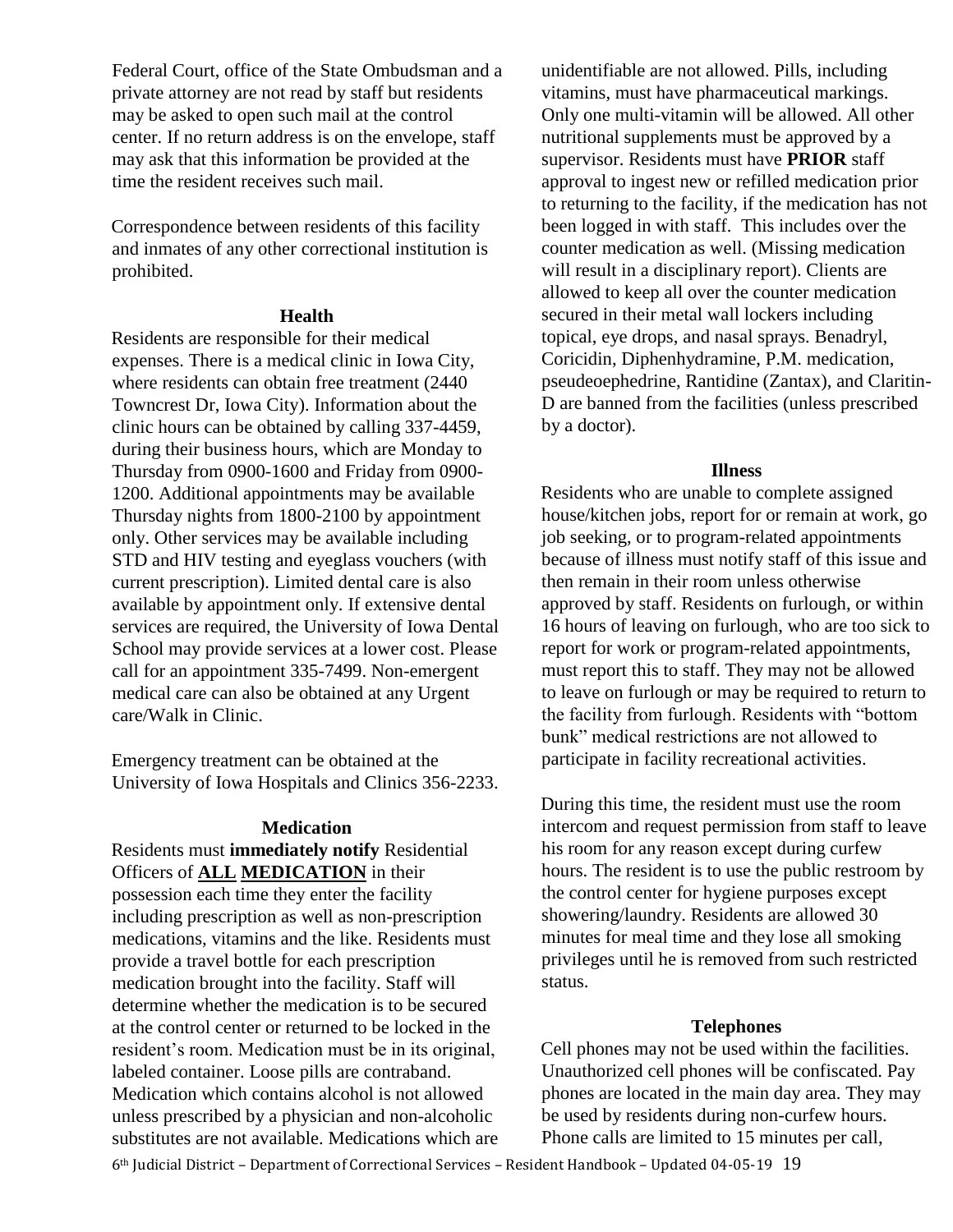waiting one hour in between calls to allow other residents to use the phone. Loud or profane language is not tolerated. Residents may use the office or control center telephone with permission from staff for local business calls or emergencies. Illegal use of telephones may result in criminal charges. **Collect calls are not accepted by Center staff.** Messages left in the resident voice mail system may be monitored to ensure compliance with facility and program expectations.

#### **Televisions and Radios**

Televisions cannot be larger than 13 inch tubed televisions or 19 inch LCD televisions. Only clock radios and Walkman's/MP3s are allowed. Radios are not allowed outside of their personal living area. As with any appliance, the last person using it should turn it off. At no time is a television or clock radio to be left on when no one is in a room or when the resident is sleeping. All television and clock radio sound is to be kept at a moderate volume. Radios may be used only with headphones after 2200. The acceptable volume of any television or radio is that which is approved by staff.

#### **Smoking/Tobacco**

Cigarettes and cigarette lighters must be kept in resident's room. Smoking is allowed on the smoking patio, which includes the concrete patio and the deck, during non-curfew hours. Smokeless or chewing tobacco is banned and may not be used on Hope House property. Cigarettes must be properly marked with the cigarette manufacture name (by the manufacture). Residents may not have in their possession partially smoked cigarettes. Loose tobacco, papers and/or cigarette rolling machines are also banned from Hope House and are considered contraband.

#### **Hair Cutting**

Allowed in the facility only with staff permission and in designated areas.

#### **Transportation**

Personal transportation while at the facility is the responsibility of the individual resident. The facility staff does not transport residents except in emergencies or for some specific, compelling

reason not normally encountered. Monthly bus passes may be purchased from your PPO.

Residents are required to provide staff with complete transportation information in KIOSK, on their pass/furlough and must receive staff approval for these arrangements. Exceptions may be made in the case of medical emergencies, extreme weather conditions or other similar situations. Residents receiving rides by approved personal vehicles must be picked up and dropped off in front of the facility where staff can observe and drivers must have a valid Iowa driver's license, insurance and registration.

Bicycles may be kept in the bicycle rack. With advanced staff approval, licensed vehicles may be kept at the center. Driving while at Hope House is a privilege. Residents may be allowed to drive if they have obtained the permission of their PPO and provided proof of purchase, a valid driver's license, and liability insurance. A resident may operate a vehicle belonging to another person if written permission from the owner is obtained. Residents are not allowed to do any mechanical work on their vehicles or wash their vehicles on the Hope House property. Resident vehicles must be moved upon staff request for snow removal. Residents must provide spare keys to staff.

**Neither the Center nor the staff assumes any responsibility or liability for damage to or theft of bicycles or vehicles kept at the center.**

#### **Visiting**

Visiting is a **privilege**. A resident may have a visit during the following times:

Tuesday – 1900 to 2100 Saturday – 1900 to 2100 Sunday – 1300 to 1500

Residents on restriction status may have a 1 hour visit on Sundays during regular visiting hours. Residents convicted of sex offenses must go to their rooms during visiting hours (unless given prior approval by PPO) if they do not have visitors when minors are present.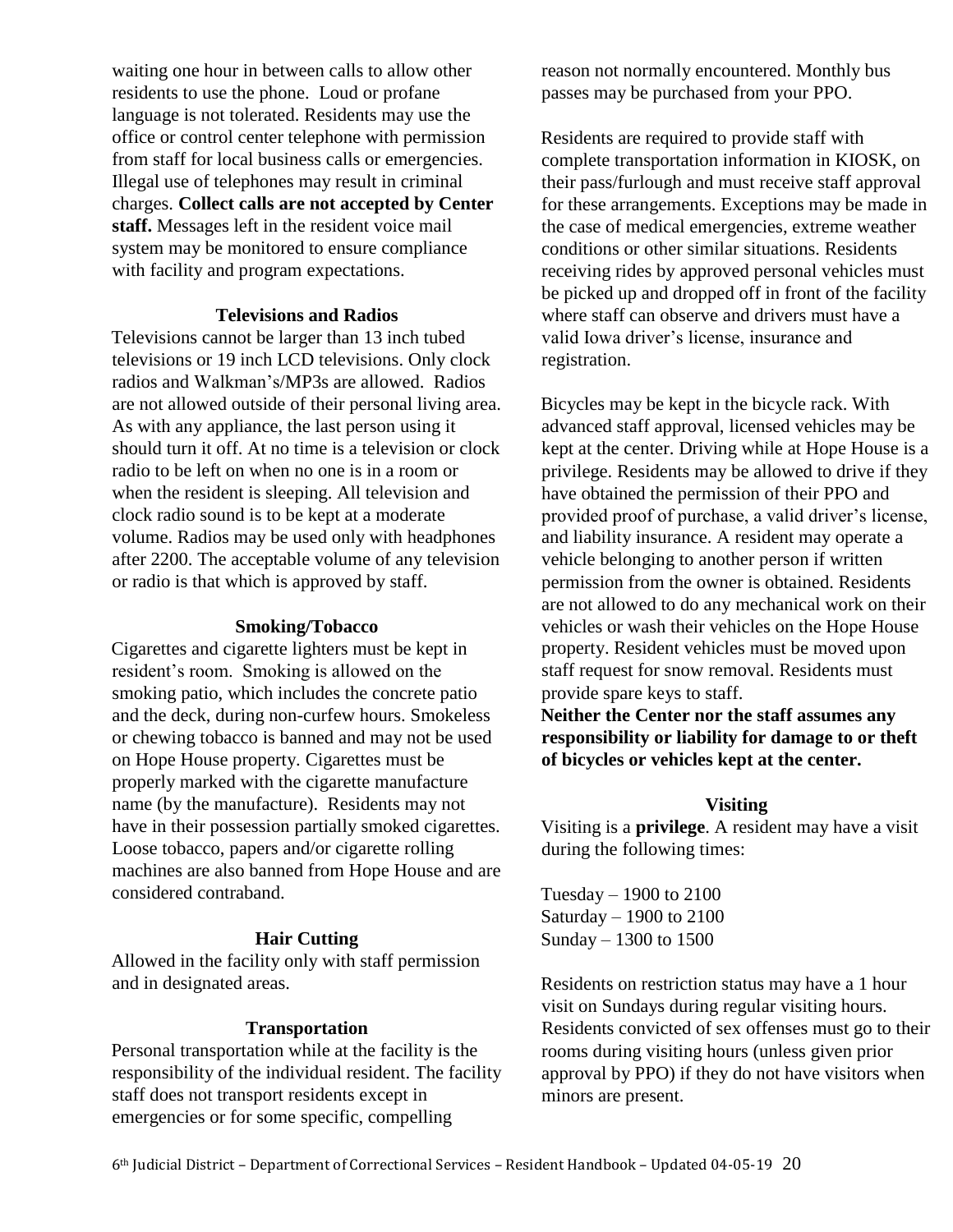Resident's visitors must first be placed on an approved visitor's list. To accomplish this, residents must obtain and give their RPPO the visitor's name, social security number and their relationship on a visitor request form, available at the Control Center. After receiving this information, the RPPO will determine whether the visitor can be approved. The maximum number of approved visitors is 4 adults and an unlimited number of children (accompanied by parent/guardian). At every visit, staff will require proper identification such as a driver's license, Iowa ID card, etc. Minors must have parental/guardian approval to be eligible to be placed on an approved visiting list. Minors age 16- 18 and must be accompanied by an approved adult visitor. Children under 12 years of age must leave the facility by 2000 on Tuesday and Saturday. **Only those on a resident's approved visiting list will be allowed to visit.** 

Visitors and anyone else who enters the facility are subject to search. **Any visitor unwilling to submit to a search or who is believed by staff to be under the influence of alcohol or drugs will be asked to leave and not allowed visitation.** Visitors are not allowed to bring any personal items including purses, diaper bags, toys, food, beverages or contraband into the center. Visitors may bring items for residents, which will be searched by staff. Visitors must sign in and be recognized before visiting a resident. **A resident is responsible for the behavior of a visitor.** Misbehavior on the part of a visitor may result in termination of the visit and possible removal from the approved visiting list. Visitors are to be appropriately dressed in a manner acceptable to staff on duty including shoes and undergarments. It is the resident's responsibility to see that visitors are checked out of the facility on time.

Inappropriate displays of affection are not tolerated. If there are a large number of visitors in the facility and the visiting area is crowded, check with staff to determine whether another area may be allowed for visiting. Lights in the visiting area are to remain on during visiting hours when there are visitors present.

Visiting is allowed in the dining area only – not allowed on the sides of the building, the patio area, the lounge or inside a motor vehicle. Residents cannot walk visitors to their cars.

Residents may have personal property brought to the facility upon their intake to Hope House once during non-visiting hours. Personal property/money brought in during visitation must be presented immediately to staff – this will be allowed on a onetime basis to allow them access to necessities.

Reference Appendix  $F - V$ isiting Rules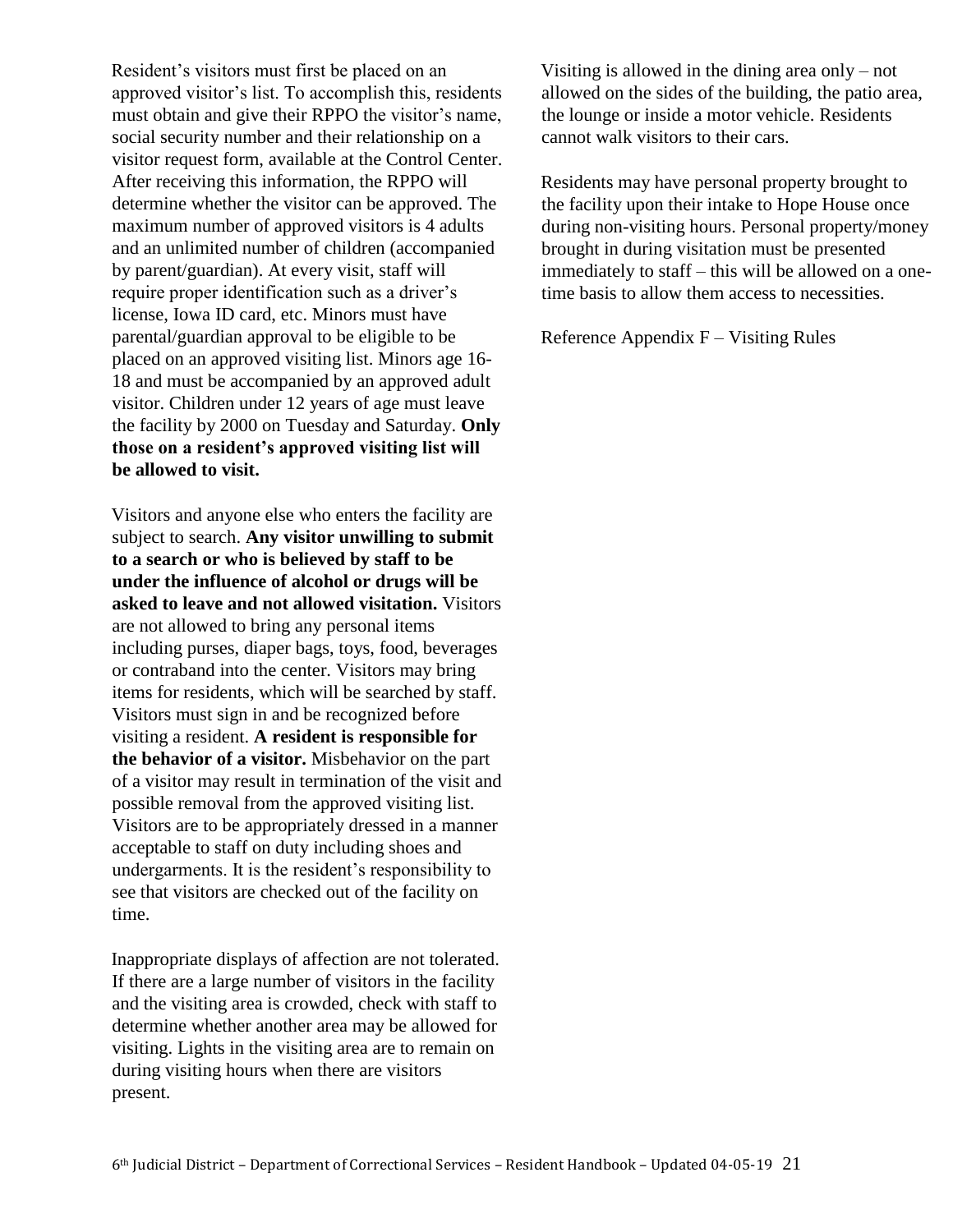# **DISCIPLINE**

# **Disciplinary Action - Major**

A hearing will be held before major disciplinary action is taken. The purpose of such hearing is to determine whether or not a resident has violated facility rules and, if so, to impose appropriate sanctions. Disciplinary hearing proceedings cannot be waived by a plea of guilty or no contest. Residents alleged to have violated facility rules by being placed on report and have a hearing pending will not be eligible for furloughs or level passes. All passes need to be approved by RPPO.

#### **Procedure:**

- 1. When staff have reason to believe that a resident has violated the rules of the facility requiring a hearing, a disciplinary report is written.
- 2. Staff will notify residents in writing of the alleged violation. The notification tells the resident the specific allegations of misconduct and rules allegedly violated and the hearing shall be held within seven (7) working days (M-F, excluding holidays) following the date of the offender's receipt of written notice of the alleged rule violation. If immediate notification is not possible because the resident is absent from the facility the resident will receive notice as soon as possible after staff is able to have contact with the resident.
- 3. Residents are entitled to:
	- a. **Advance notice of alleged violations.**  Residents receive a brief statement which includes the rules allegedly violated and the times and dates at least 24 hours prior to a disciplinary hearing. A hearing must be held by the end of the  $7<sup>th</sup>$  working day from the original notification. The hearing may be rescheduled in the case of resident absence, the need for additional time to complete an investigation, the lack of impartial staff on duty, etc.
	- b. **Advance notice of the hearing.** Residents are notified of the hearing in writing at least 24 hours prior to the hearing. Normally, staff on duty will notify the resident as soon

after the disciplinary report is written as possible. However, if a resident is in an intoxicated, excitable or threatening state the notice will be delayed until after any of these conditions subside.

- c. **Investigation.** Staff who are not directly involved in the allegations of the disciplinary report conduct an investigation which includes obtaining information from the accused resident. This includes, at a minimum, a statement from the resident relevant to the allegations.
- d. **Staff Assistance.** Residents may not be represented by legal counsel at a disciplinary hearing but may be afforded the assistance of staff if it is determined the resident requires assistance in the process.
- e. **Impartial hearing.** Residents are entitled to an impartial hearing to assure fundamental fairness. This means that the 1 staff member who conducts the hearing is of those most removed from the alleged violations.
- f. **Witnesses.** Available witnesses who can provide pertinent testimony as to whether an alleged violation of the rules actually occurred may be allowed. The witnesses may be limited as to number by staff conducting the hearing. Residents **must** identify witnesses at the time the disciplinary report is being investigated and are responsible for making arrangements for their appearance. Verified witness statements may be substituted for witness' presence. The hearing committee may choose to refuse an interview with any witness or disregard a witness statement based on irrelevance, redundancy, or where disruption of the hearing is anticipated.
- g. **Hearing committee report.** As soon as practical after the close of the disciplinary hearing, the resident is entitled to a written statement of the results of the hearing including evidence relied upon by the committee, reasons for their action, and sanctions imposed.
- h. **Appeal.** Residents are advised of their appeal rights and responsibilities at the conclusion of the disciplinary hearing. Residents who waive their right to be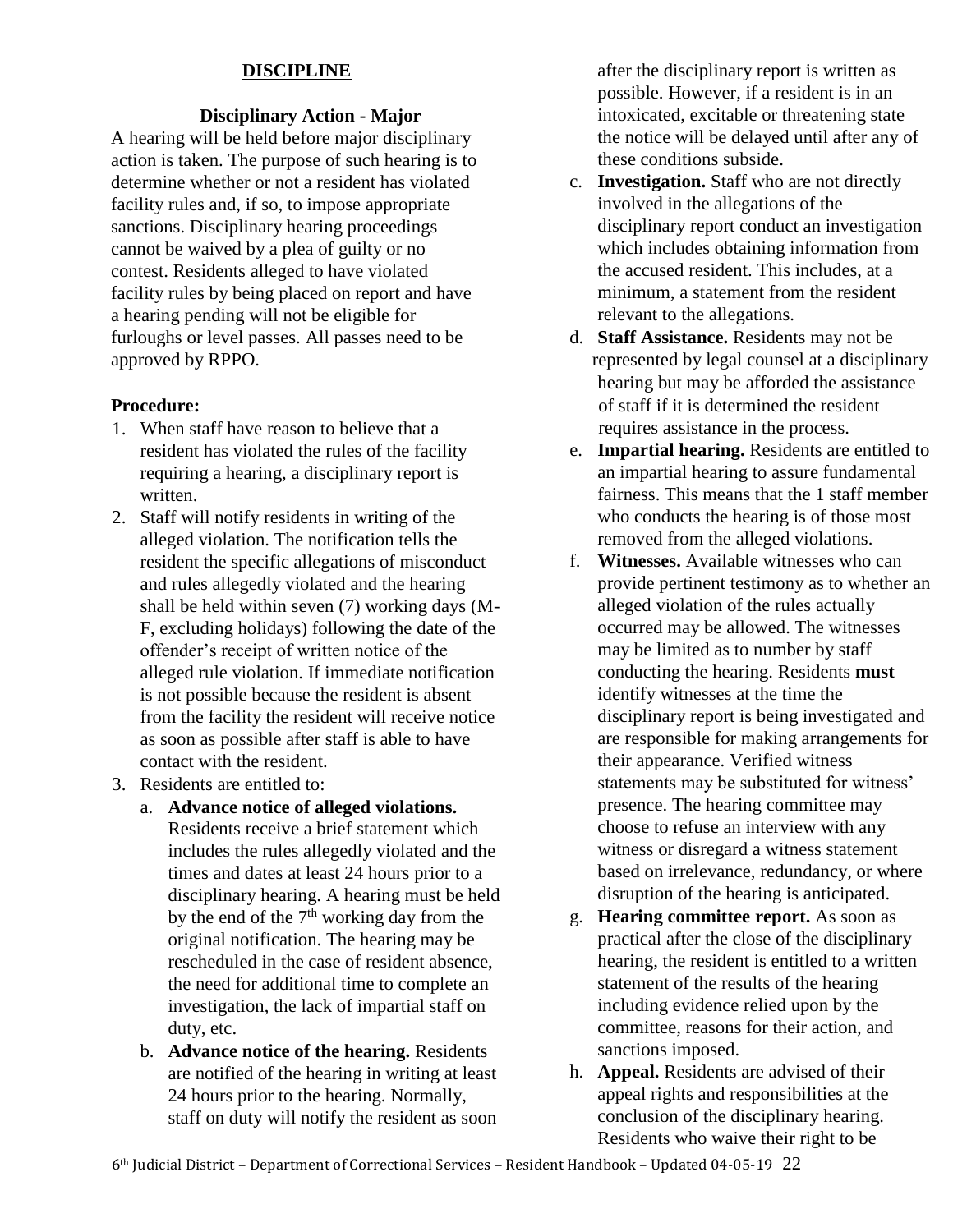present for the hearing, or who are disruptive during the hearing, lose their right to appeal. Appeals are a statement, written by the resident which indicates their disagreement with one or more aspects of the disciplinary process. It includes the action being appealed, the reasons and stipulates the corrective action sought. The appeal must be turned in to a staff member on duty within 24 hours of the hearing. Appeals are answered in writing within 10 working days – if not; they are to be considered denied.

i. **Sanctions.** Sanctions are imposed by the Disciplinary committee after the hearing when guilt of a violation of the rules has been determined. Sanctions remain in effect and are adhered to during the appeal process.

#### **Disciplinary Action – Minor (Informal Reports)**

A staff member may impose an informal restriction of privileges when it is determined that there has been a violation of policy but it is not a violation that requires a disciplinary report and hearing. Imposing an informal restriction requires that a written notice of the informal restriction be given to the resident. This written notice will advise the resident of the behavior which caused the informal restriction and the consequence. Receiving 3 restrictions for the same or similar violations in a 60 day time period may be cause for a formal disciplinary report and hearing.

#### **Facility Restriction**

Residents are assigned to this status as a result of disciplinary action involving rule violations or by the determination of the Levels and Furloughs committee based upon a lack of positive adjustment or other negative behavior including failure to comply with case plan requirements.

**Furloughs:** Are not allowed. **Passes:** ANY passes must be approved by the RPPO.

#### **Extra Duty - Hours**

All assigned extra duty hours are to be completed by the designated times/dates and inspected and signed off by staff. **Failure to have a house job signed off is dealt with as if the house job was not completed.** All cleaning supplies must be returned to the proper storage area after the house job is finished as the last step in completion of the house job. If a resident discovers they may not be available to complete a house job as scheduled, it is their responsibility to contact a staff member and make arrangements for a substitute or an acceptable alternative as soon as possible but prior to leaving the facility. If a resident is experiencing difficulty finding a substitute, it may be necessary to request staff assistance. Residents are advised to check assignments at least once each day.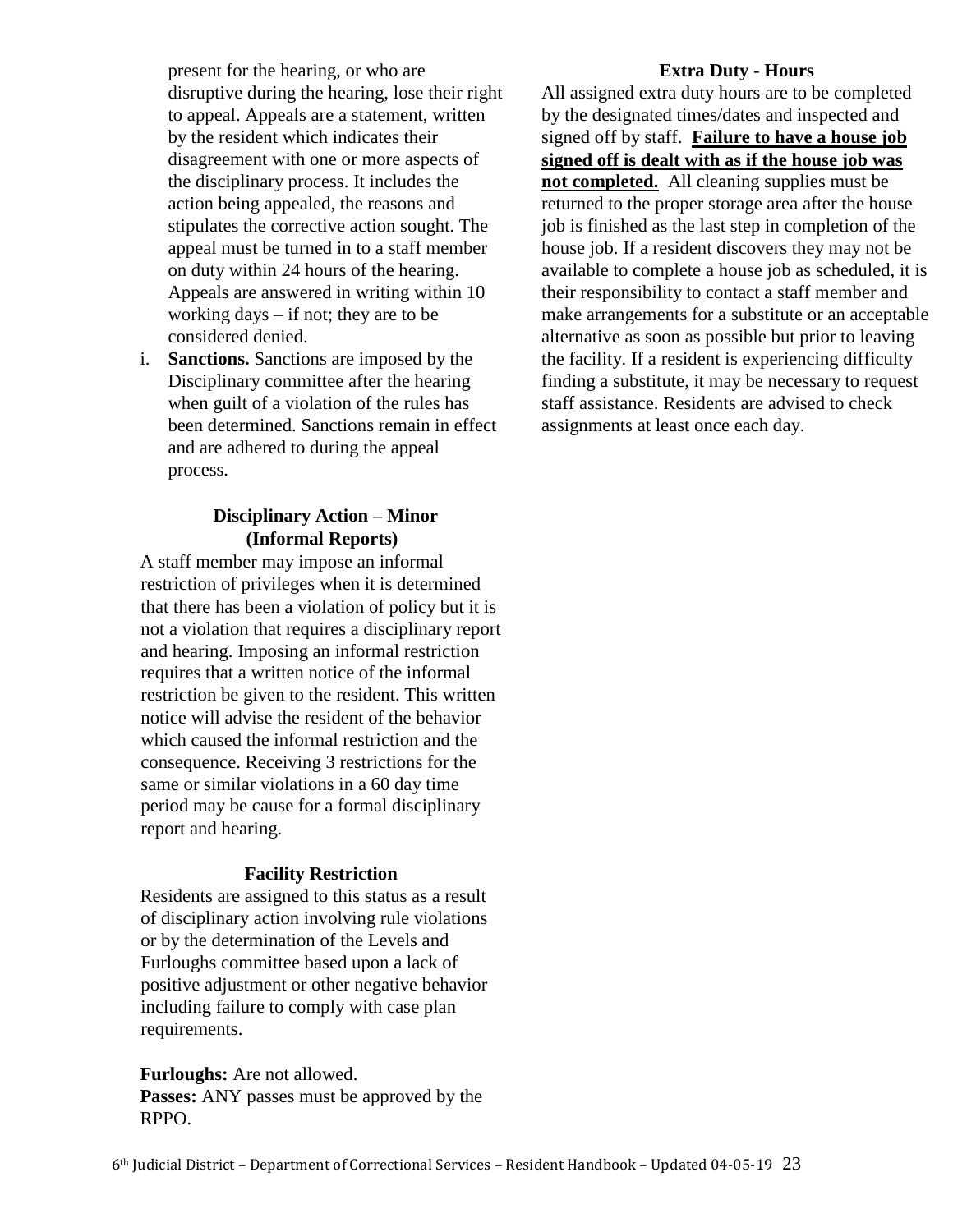# **EMPLOYMENT**

It is expected that residents pursue and maintain employment of no less than 120 hours every three weeks, no more than 56 hours per week and no more than 12 hours per day (plus travel time), without checking in to the facility. Permission must be obtained to work in excess of 56 hours/week by the PPO.

While employed, it is required that a resident: Get to work on time, not be absent from work without proper reason and approval from staff in advance, work in a manner that is acceptable to the employer and does not jeopardize continued employment by failing to comply with the expectations of the employer. Residents are to post their working hours in the work hours binder located at the Control Center as soon as possible. Any work hours not recorded by curfew Tuesday of each week (end of work-week) will not be counted for level advancement. Those residents who are allowed to work jobs which change locations must call the facility each time they change location. Residents are expected to provide their own alarm clock and be personally responsible for being up and ready for work, school, or other program responsibilities on time.

Treatment shall always take priority over employment. Hours of employment cannot interfere with treatment schedules. Residents must get permission to quit or change a job. If granted permission, residents are required to give 2 weeks notice prior to quitting to current employer. Spot jobs and additional jobs must be approved. Major changes in schedules must be approved. Approval may be obtained from one's PPO or Residential Manager.

Residents are not allowed to work for family members or friends. Residents are not allowed selfemployment while at Hope House.

Residents will provide a complete, current work schedule placed in the plastic sleeve of their work hour's binder, facing their calendar. Schedules must be posted prior to leaving Hope House for the purpose of employment. A complete and current

work schedule includes: the resident's full name, the employer's name and phone number, and the supervisor's name as well as number if different from the business number, in addition to the dates, start and stop times of each shift. Resident's work hours must be recorded correctly on the corresponding calendar – any mistakes can affect level advancement.

Residents may not claim they are exempt from paying taxes. Employers must take out the standard deduction for Social Security, Federal taxes and Iowa taxes, Medicare, etc.

Residents may not have visitors or conduct personal business while they are workings. Residents may not use work phones or cell phone for personal business while they are working. Residents must be appropriately dressed for employment. Residents must be positive and respectful to customers, coworkers, supervisors and managers.

#### **Job Seeking**

Unemployed or under employed residents are to be job seeking between 0800 – 1230 and 1300-1700 each business day. Residents wishing to eat lunch from the serving line must return by 1220. Residents may not job seek for more than 6 hours at a time. Each evening, by 2100, job seekers must submit to staff a list of job contacts for the next day for review and approval. Job seeking passes must be filled out completely with a minimum of 3 job seeking locations on both the morning and afternoon passes. Job seeking during evening or weekend hours is only allowed for scheduled, approved interviews or special circumstances where permission was granted by the PPO. Residents may not go to a job seeking location more than once without permission. When filling out a job application, residents must use the information of the Hope House.

Each morning residents are to report to staff so that staff can ensure the residents personal appearance and hygiene is appropriate for job seeking. Residents are expected to be freshly shaved or those with facial hair, well-trimmed. Residents must wear a clean collared shirt and trousers/slacks. Residents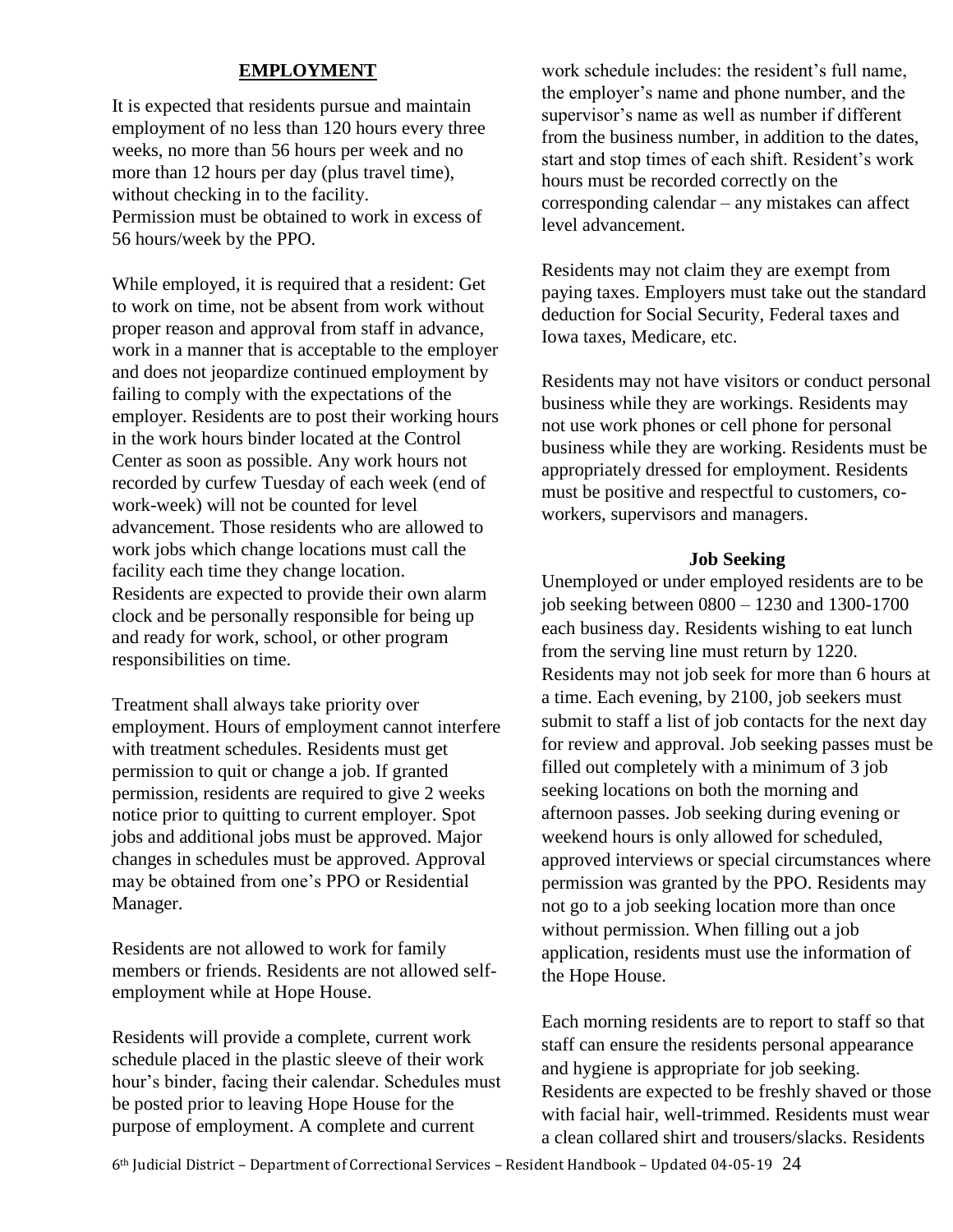cannot wear jeans, shorts, sweatpants, hats, bandanas, wave caps, t-shirts, muscle shirts, sweatshirts, nor can they carry a backpack, gym bag, Walkman/MP3 player. Staff reserves the right to determine if the resident is not appropriately dressed/groomed.

If a resident does not have employment after two weeks of job seeking, he will be placed on restriction status until he gains employment.

# **Failure to follow job seeking and online job seeking expectations will result in disciplinary actions.**

#### **Holidays**

The following are designated holidays adjusted for job seeking activities; facility curfew will not change for any holiday:

New Year's Day Memorial Day Independence Day Labor Day Thanksgiving and the day after Christmas Day

#### **IowaWORKS**

Attending Iowa WorkForce Development will be a requirement while on JH/Orientation for unemployed or underemployed residents entering the facility. Residents will be required to register in IowaWORKS' system.

IowaWORKS provides access to no-cost trainings and workshops, an opportunity to earn training certificates, access to career and skills assessments, coaching and assistance in writing a resume, assistance with completing electronic applications, and personal assistance in locating employment opportunities in desired fields. As a result, residents will receive a thorough, completed and effective resume, assistance with job seeking/interview experience (e.g. mock interviews), job connections/points of contact with potential

employers, and apprenticeship experience/certifications.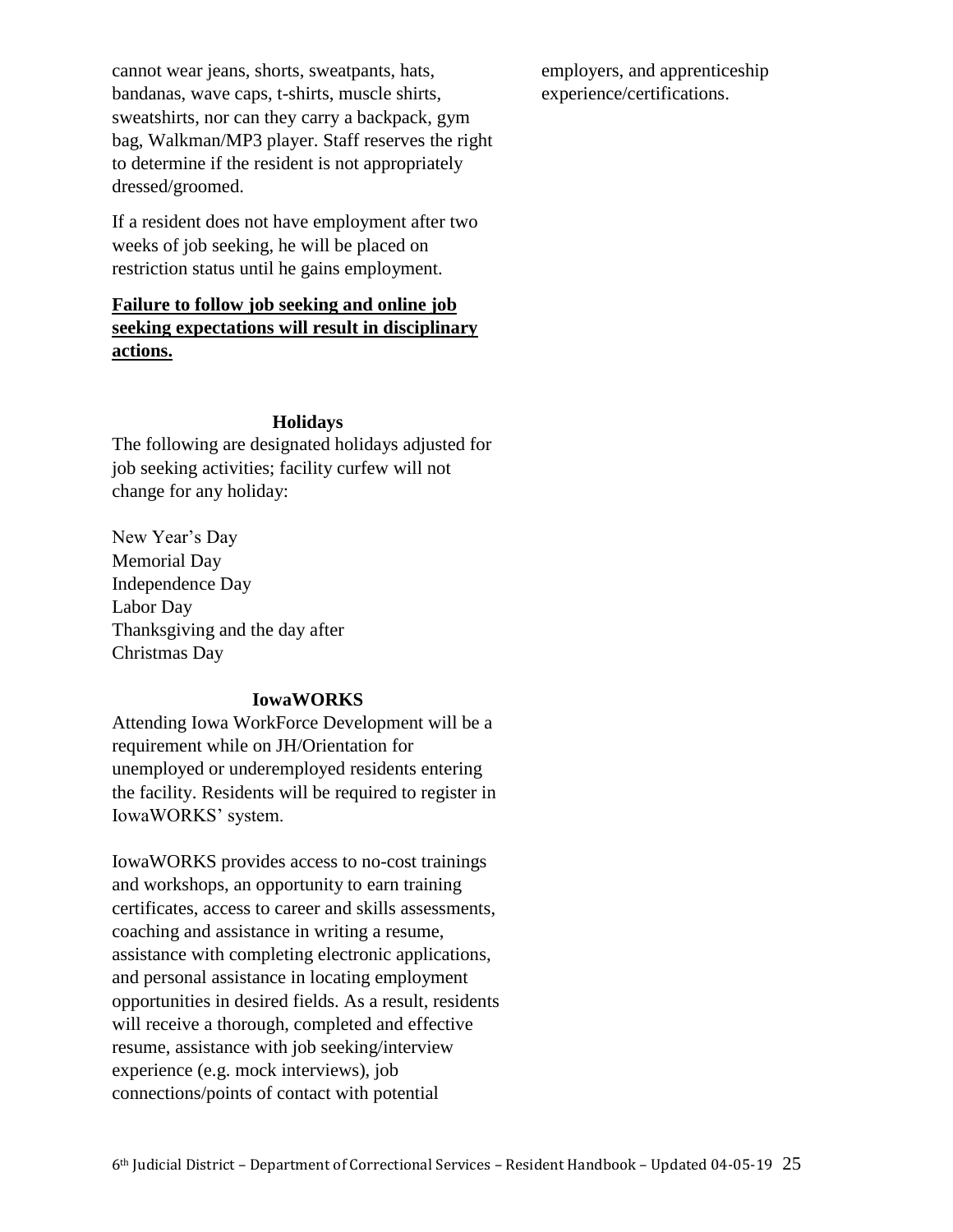# **FURLOUGHS**

Furloughs are privileges which enable a resident to spend time away from the facility. They are granted on a need basis as well as reinforcement for positive behavior within the level system. Residents will not be eligible to apply for, or take furloughs for seven days from the date a major report is written. All furloughs are reviewed by residential staff before approval. Time spent away from the facility for 8 hours, overnight, or out-of-county are considered "Furlough."

# **Procedure:**

1. Residents are eligible to apply for furlough privileges in accordance with their level privileges. A site verification must be conducted and the primary furlough residence must have prior approval by the RPPO before any furlough will be granted. A copy of the lease must be provided to Hope House staff if the residence is rented or leased. Furlough locations that do not have occupants are submitted by the resident by filling out a "Furlough/Pass Location Approval" form.

2. Residents will not be eligible to apply for furloughs for seven (7) days from the date of their last major report.

3. **Furlough time may be decreased or denied entirely as a response to inappropriate behavior**. Residents who have received 3 or more informal restrictions will not receive a furlough. Residents who are late returning from a furlough will lose 1 hour of furlough time from their next furlough for every minute they are late. Residents who have failed to make required phone checks on their preceding furlough may have furlough time deducted on their next furlough and/or be subject to disciplinary action.

4. Any staff has the authority to require any resident on furlough to report in person to the facility at any time for the purpose of obtaining a breath test, urine sample, visual examination or other, appropriate reason.

5. A working landline phone is required at the primary furlough residence for furloughs more than eight hours. If a phone becomes disabled during a furlough, residents must immediately return to the facility. If there is **no landline phone** at the primary residence, resident may use only one furlough per week not to exceed **8 hours in length (no overnights)** in place of the earned furlough time (24, 48 or 72hrs).

6. Residents on furlough must be available for random telephone or visual contacts by staff.

7. Residents may not use call forwarding or cell phones. Staff must be able to reach the resident by phone **immediately** during **curfew hours** without receiving a busy signal or answering device. The call waiting function may be used on the primary residence phone. If staff is unable to immediately contact a resident on furlough for a curfew check, the furlough will be immediately terminated and the resident required to return to the facility. A disciplinary report will be written. Staff conducting phone checks during non-curfew hours will attempt to contact a resident at the designated location until contact with the resident is made. If contact is not made within 15 minutes of the time staff attempt it, the furlough will be terminated and the resident required to return to the facility. **A disciplinary report will be written regardless of the reason.**

8. Residents taking furloughs **must call** upon **arrival** at the furlough location and immediately **before leaving** the furlough to return to the facility.

9. Additional Furlough guidelines:

a. Employment, Treatment and Medical Appointment Passes on Furlough are allowed, but they must be listed on the application when submitted.

b. Only  $1 - 3$  hour "no-phone" pass is allowed each day on Furlough. No-phone pass locations can be called in to the facility while signed out on a Furlough. All 3 hours worth of locations (maximum 3 locations) must be called in at once for approval; once a resident returns to their Furlough they may not leave out on another "nophone" pass that day.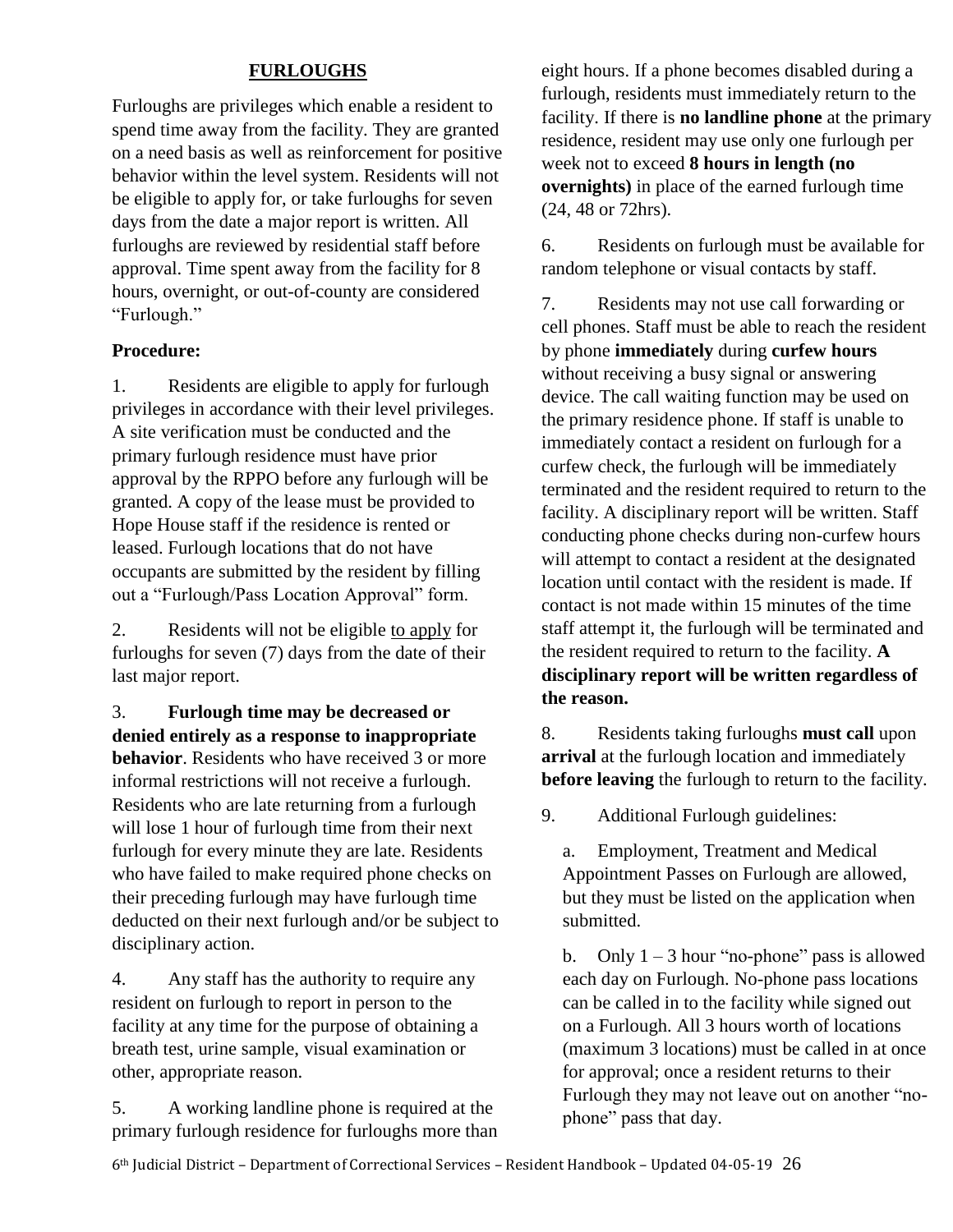c. Be prepared to submit to a breath test, personal search and/or urine test at the direction of staff.

d. Furloughs to hotels or motels will not be approved

e. Public area "no-phone" furlough locations are defined as those which either do not have a phone or which do not guarantee immediate access to a phone. The specific location must be stated on the furlough, and if necessary, staff may request a map. The determination as to whether or not a location is to be considered a "no-phone" location rests with the staff on duty and is **not** negotiable.

f. All furloughs, except for pre-discharge and some medical or emergency furloughs must begin and end at the facility. Passes are separate from and may not be added to a furlough.

Residents who are scheduled to work or attend a permanent pass during furlough must note that fact on the furlough form including the times and locations before submitting the furlough for approval.

10. Residents returning from a furlough will place their belongings at the control desk for staff to search.

# **PASSES**

Passes are the same as furloughs except they are shorter in duration and limited to non-curfew situations. Generally, passes are used for permission to leave the center for purposes of treatment, religious activities, shopping or recreation. Passes may be approved by any staff when the pass is earned through placement in the level system. Passes, like furloughs, are a privilege. **Passes require a specific address and, if there is a phone number, that number must be listed.**

Types of passes:

1. **Earned/Restriction Free Furlough/Pass** are approved by any staff member. These passes are earned by the resident as a result of level attainment and positive behavior. Restriction free passes are earned through the level system and are granted when an eligible resident has received no restrictions or disciplinary reports during the preceding 7 days.

2. **Treatment Passes** are approved by residential staff and allow the resident to leave the facility to attend necessary treatment-related activities in the community. Residents must provide a completed Treatment Services Verification form to Hope House staff upon returning to the facility from a treatment-related pass.

3. **Other Passes** are approved at the discretion of the RPPO, Manager or Supervisor for any appropriate purpose or reason not stated above. Generally, these passes are approved in recognition of outstanding program adjustment and behavior, completion of extra work assignments in the facility, or for an identified, appropriate need of the resident. These passes are limited.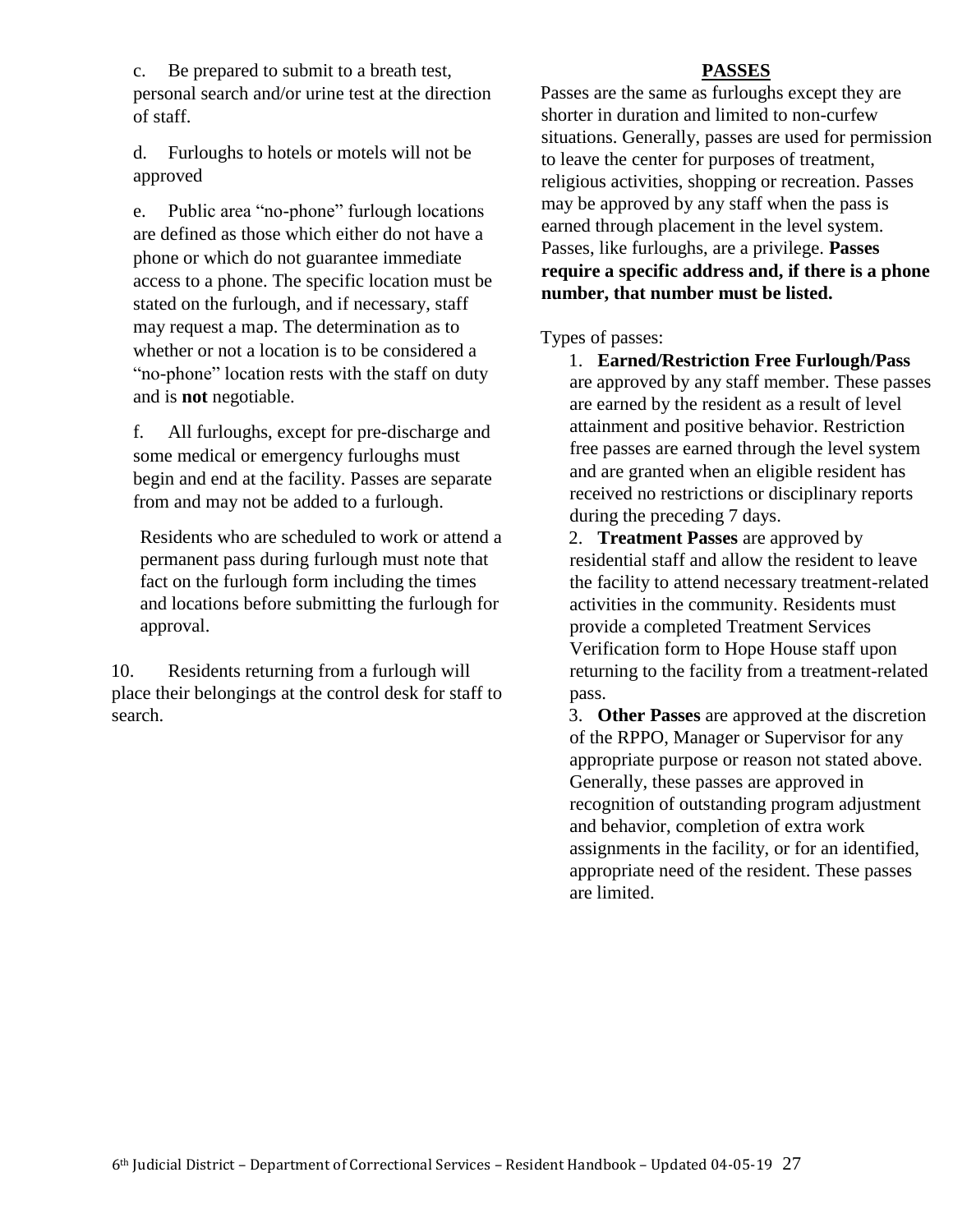# **EMERGENCY/ESCAPE PLAN**

When the *fire alarm* sounds, residents are to *exit* the facility by the safest, most direct path. Residents who have left the building are then to report to light pole in the main parking lot located directly in front of the facility or elsewhere as staff may direct.

#### **Smoking is not allowed during emergency drills.**

An emergency or drill may occur which requires residents and staff *not to leave the building but assemble in a designated area*. This would most often occur during a *Tornado or Tornado drill* or other severe weatherrelated emergency. Under these conditions, staff would likely direct residents to assemble in the **Shower/Bathroom areas located on their living unit (both the East and West wing).**

Residents will receive specific instructions from staff when evacuation of the building is necessary or when a natural disaster is possible or imminent.

Fire or Bomb Threat – Immediate Evacuation – Exit through the nearest door and meet in the front (West) parking lot, where residents may receive further instructions from staff on how to proceed.

Tornado or Nuclear Accident – Seek Shelter – Occupants will gather in the shower area/restrooms on their living unit.

Emergency First Aid – By Staff Only – Summoning of ambulance service using the 911 emergency number or the use of staff vehicles when an ambulance is unavailable. Transport to the emergency room of the University of Iowa Hospital.

Head Count – Resident and Staff Accountability – Every attempt shall be made during emergencies for an accurate head count. At the end of the particular emergency an immediate head count shall be taken to account for all residents and staff present at the facility. If any residents are unaccounted for, staff will inform Fire Rescue personnel of the missing person(s). In case of a fire drill, staff will search the building to assure all residents have participated in the drill.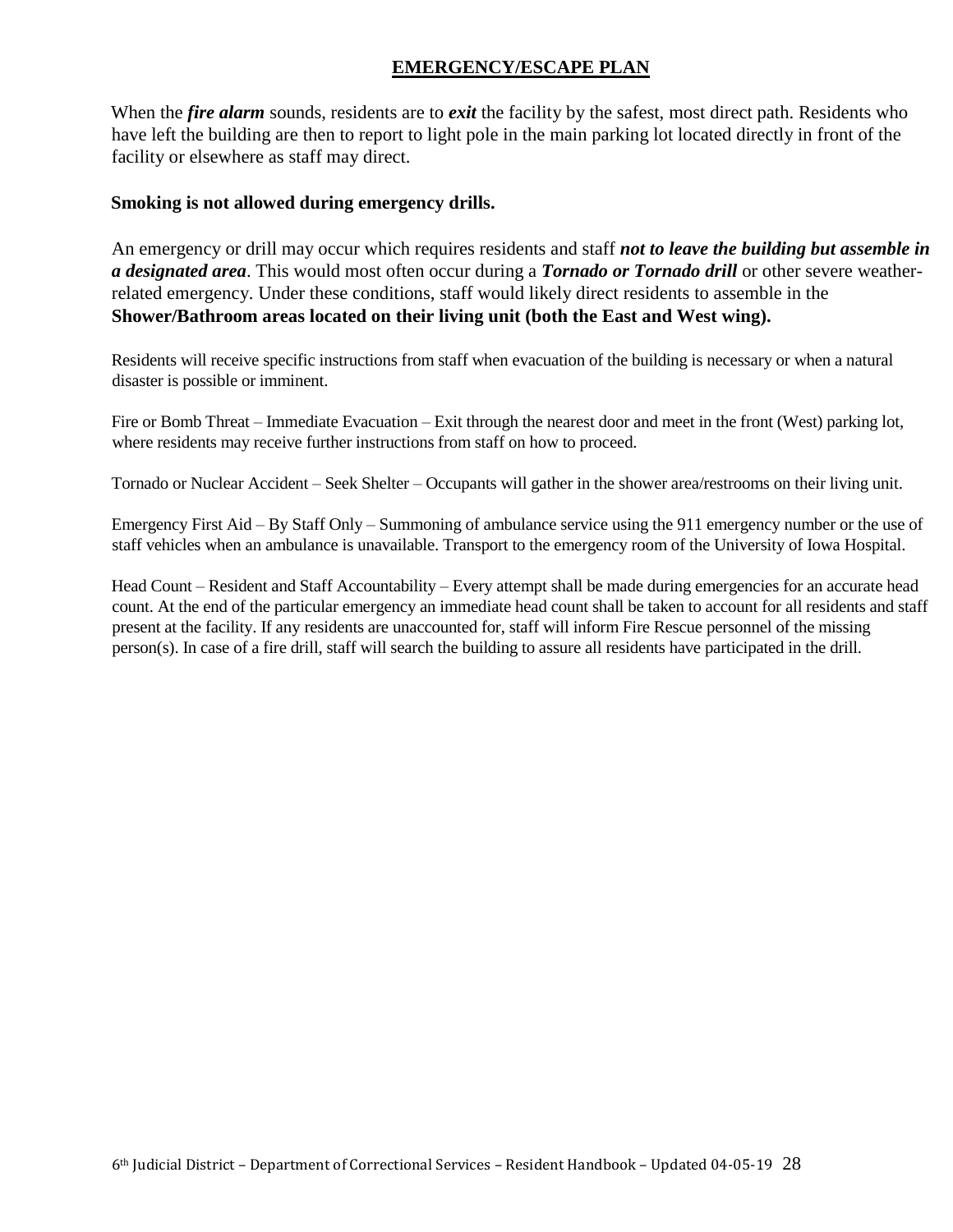# **APPENDIX A - PERSONAL PROPERTY LIST As of 04-05-2019**

Residents are responsible for the personal property they bring into the facility. Staff may restrict the kind and amount of property brought into the facility. Staff is not responsible for any lost, stolen or damaged resident personal property. It is the responsibility of the resident to take reasonable precautions with his property to ensure that it is not lost, damaged or stolen.

The following items are allowed in the facility:

Personal towels/washcloths Liquid laundry detergent/liquid fabric softener Personal toiletries (shampoo, toothpaste, toothbrush, comb, deodorant, etc.) Alarm clock Small clock radio Portable CD player, MP3 players (w/o Wi-Fi capabilities) – not to be used in common areas of facility  $TV - 19$ " flat screens or smaller Power strips approved by staff Bottle (1) of non-alcohol containing aftershave, cologne or mouthwash A backpack for transporting items

In order to maintain cleanliness in rooms, the following limits have been put on personal property: CLOTHING:

10 pairs of pants (including jeans, dress pants, work pants, shorts, sweatpants, etc.) 10 sets of underwear/undergarments 10 pairs of socks 10 shirts (including t-shirts, undershirts, dress shirts, sweatshirts, etc.) **Seasonal:** November through April – 5 additional shirts allowed 5 pairs of shoes (including shower shoes) 2 coats/jackets for outerwear 5 hats (including stocking caps) 3 belts

# ADDITIONAL ITEMS:

5 books

5 CDs

5 videos/DVDs (commercial, privately owned or rental)

Laundry baskets will be assigned to each resident and ONLY assigned baskets may be used. The assigned basket may not leave the facility.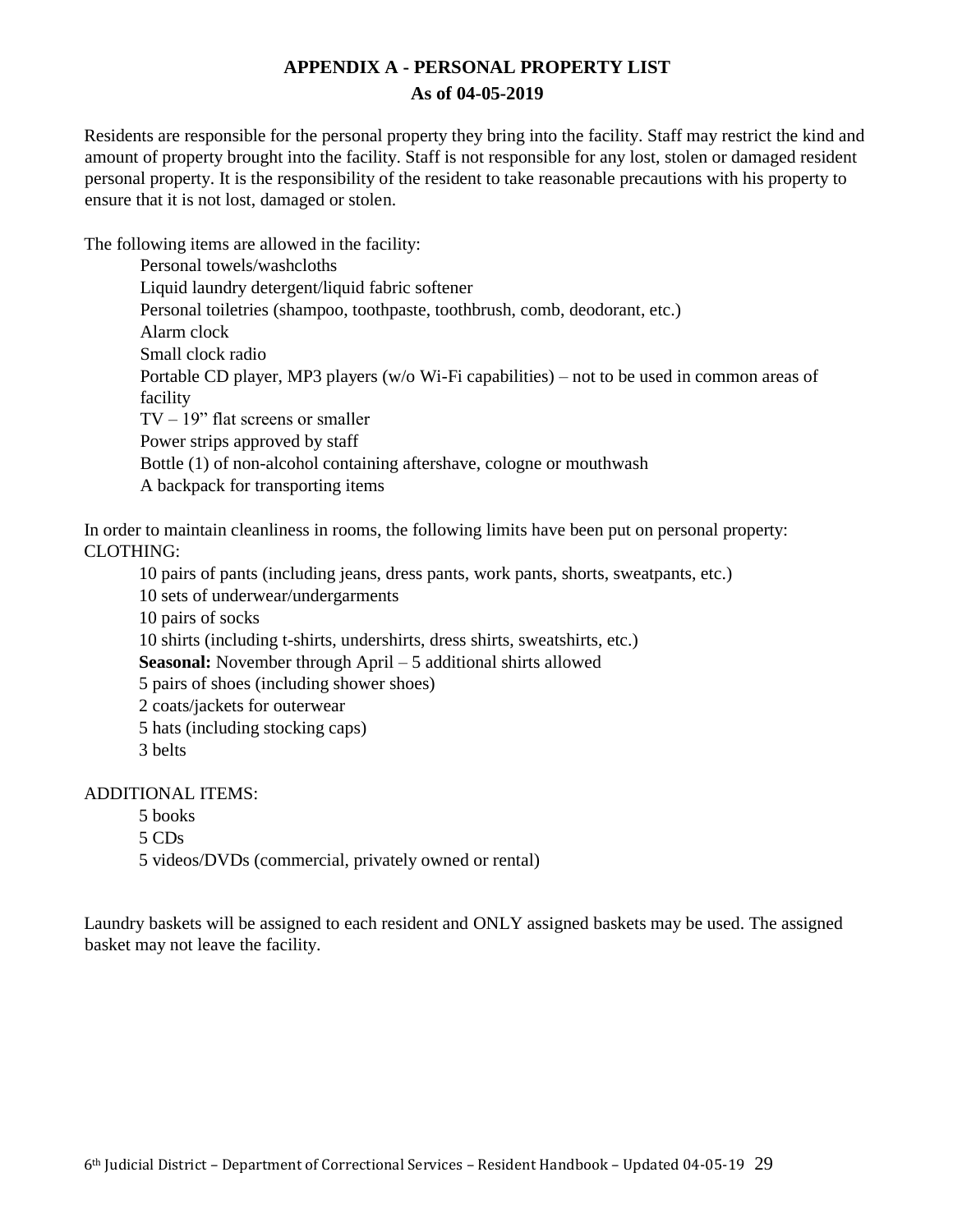| <b>APPENDIX B - SWR/OWI/PB/PAR LEVEL SYSTEM</b> |                                                                                                 |                                                                                                             |  |
|-------------------------------------------------|-------------------------------------------------------------------------------------------------|-------------------------------------------------------------------------------------------------------------|--|
|                                                 | Revised: 04-05-19                                                                               |                                                                                                             |  |
|                                                 |                                                                                                 | JH/Orientation -                                                                                            |  |
|                                                 |                                                                                                 | Until verification of part time/full time employment: Beginning level for all residents who are unemployed. |  |
|                                                 | The following requirements must be met to complete                                              | Privileges:                                                                                                 |  |
| this level:                                     |                                                                                                 | a. Residential PPO approved pass                                                                            |  |
|                                                 | a. Case Plan assessment work and Case Plan<br>completed                                         | b. 1 Wal-Mart pass per week                                                                                 |  |
|                                                 | b. Physical (if needed) and address medical<br>issues                                           |                                                                                                             |  |
|                                                 | c. Substance Abuse issues addressed -<br>appointment(s) set                                     |                                                                                                             |  |
|                                                 | d. lowaWorks required workshops                                                                 |                                                                                                             |  |
|                                                 | e. Part time/Full time employment secured<br>and verified                                       |                                                                                                             |  |
|                                                 | Complete Carey Guide assignment<br>f.                                                           |                                                                                                             |  |
|                                                 | (Stabilization Services/Short-Term                                                              |                                                                                                             |  |
|                                                 | Stability) in the intake packet.                                                                |                                                                                                             |  |
|                                                 |                                                                                                 | Level 1 - minimum of 3 weeks                                                                                |  |
|                                                 | The following requirements must be met to complete                                              | Privileges:                                                                                                 |  |
| this level:                                     |                                                                                                 | a. 3 hour pass to be determined by facility                                                                 |  |
|                                                 | a. Develop Reentry Case Plan goals with the RPPO                                                | protocol                                                                                                    |  |
|                                                 | and work toward achieving those goals by                                                        | 1 - 3 hour Restriction Free Pass per<br>1.                                                                  |  |
|                                                 | making necessary appointments and by                                                            | week (3 locations per pass)                                                                                 |  |
|                                                 | attending all required sessions.                                                                |                                                                                                             |  |
| b.                                              | Setup all required treatment appointments.                                                      |                                                                                                             |  |
| c.                                              | Budget personal finances responsibly.                                                           |                                                                                                             |  |
|                                                 | d. Satisfactorily complete assigned house details                                               |                                                                                                             |  |
|                                                 | and maintain adequate personal hygiene and                                                      |                                                                                                             |  |
|                                                 | maintain clean living areas.                                                                    |                                                                                                             |  |
|                                                 | e. Reentry Case Plan/SI/Jesness/Action Plan must<br>be completed with Probation/Parole Officer. |                                                                                                             |  |
| f.                                              | Must work a minimum of 120 hours every                                                          |                                                                                                             |  |
|                                                 | three weeks to advance, Program fees paid                                                       |                                                                                                             |  |
|                                                 | current to last budgeting process before                                                        |                                                                                                             |  |
|                                                 | advancement.                                                                                    |                                                                                                             |  |
|                                                 | g. Complete Carey Guide 1 - 2 (Increasing the                                                   |                                                                                                             |  |
|                                                 | Odds of my Success) assignment and attach to                                                    |                                                                                                             |  |
|                                                 | Level Advancement form.                                                                         |                                                                                                             |  |
|                                                 | h. Formal discipline free for 21 days.                                                          |                                                                                                             |  |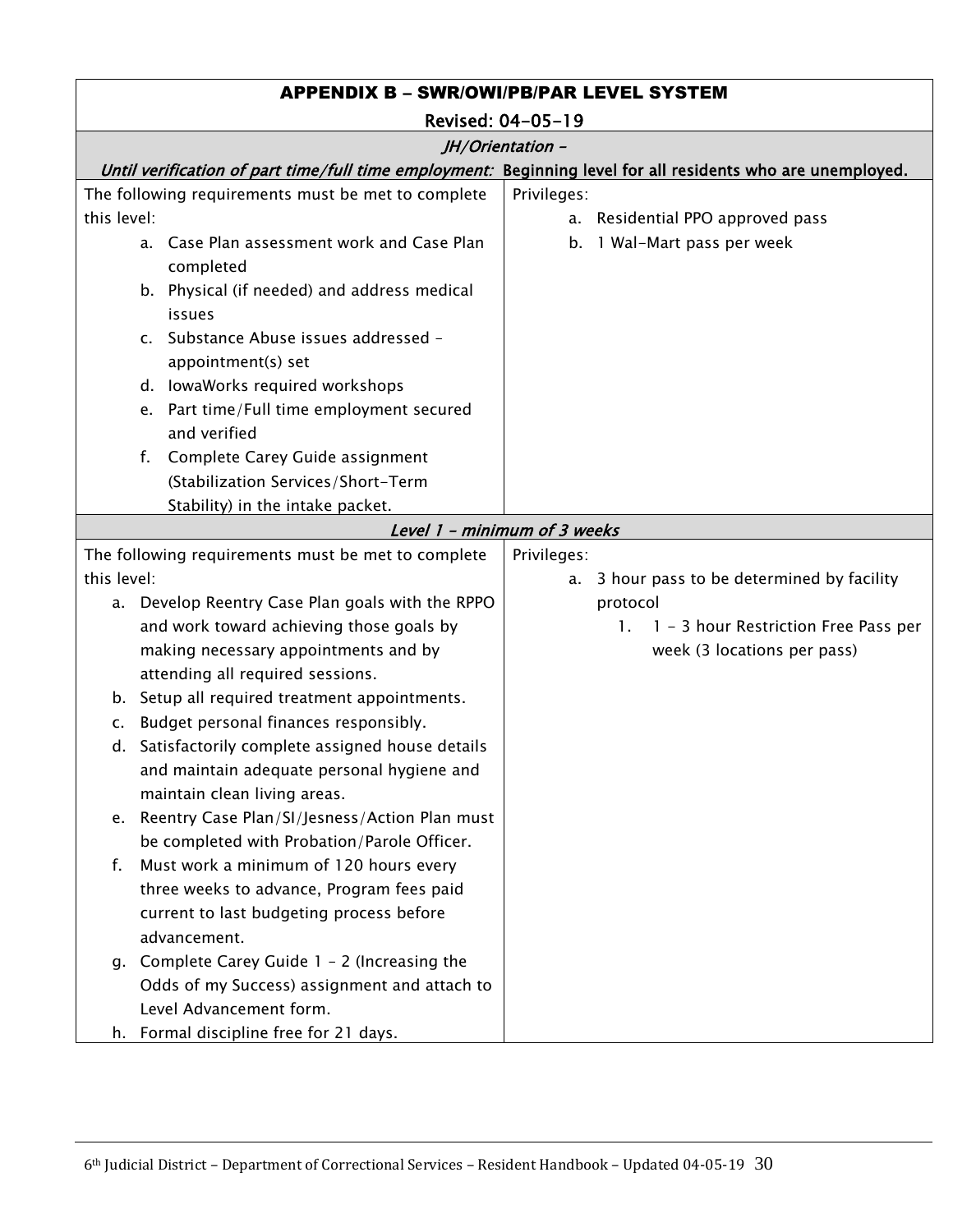|                                                                                       | Level 2 - minimum of 3 weeks                                        |                                                 |  |
|---------------------------------------------------------------------------------------|---------------------------------------------------------------------|-------------------------------------------------|--|
| The following requirements must be met to complete                                    |                                                                     | Privileges:                                     |  |
| this level:                                                                           |                                                                     | a. 4 hour pass to be determined by facility     |  |
|                                                                                       | a. Must complete all previous level requirements.                   | protocol                                        |  |
|                                                                                       | b. Must work a minimum of 120 hours every                           | 1. 4 hour Restriction Free Pass per day (if the |  |
|                                                                                       | three weeks to advance Program fees paid                            | entire 4 hours is not used clients may not      |  |
|                                                                                       | current to last budgeting process before                            | go back out). Includes all passes (church,      |  |
|                                                                                       | advancement.                                                        | recreation, medical, personal hygiene, etc.)    |  |
|                                                                                       | c. Complete Carey Guide 2 - 3 (Making your                          | (4 locations per pass)                          |  |
|                                                                                       | Decisions) assignment and attach to Level                           | 2. One 24 hour furlough per week                |  |
|                                                                                       | Advancement form.                                                   |                                                 |  |
|                                                                                       | d. Formal discipline free for 21 days                               |                                                 |  |
|                                                                                       |                                                                     | Level 3 - minimum of 3 weeks                    |  |
|                                                                                       | The following requirements must be met to complete                  | Privileges:                                     |  |
| this level:                                                                           |                                                                     | a. 5 hour pass to be determined by facility     |  |
|                                                                                       | a. Must complete all previous level requirements.                   | protocol                                        |  |
| b.                                                                                    | Complete Carey Guide 3 - 4 (Making your                             | 1. 5 hour Restriction Free Pass per day (if the |  |
|                                                                                       | Change Plan) assignment and attach to Level                         | entire 5 hours is not used clients may not      |  |
|                                                                                       | Advancement form.                                                   | go back out). Includes all passes (church,      |  |
| C.                                                                                    | Must be current on rent to advance to Level 4.                      | recreation, medical, personal hygiene, etc.)    |  |
|                                                                                       |                                                                     | (5 locations per pass)                          |  |
|                                                                                       |                                                                     | 2. One 48 hour furlough per week                |  |
|                                                                                       |                                                                     | Level 4 - minimum of 4 weeks                    |  |
|                                                                                       | The following requirements must be met to complete                  | Privileges:                                     |  |
| this level:                                                                           |                                                                     | a. 6 hour pass to be determined by facility     |  |
|                                                                                       | a. Must complete all previous level requirements.                   | protocol                                        |  |
| b.                                                                                    | Complete Carey Guide Ext. Furlough - Parole                         | 1. 6 hour Restriction Free Pass per day (if the |  |
|                                                                                       | (Identifying/Using Strengths & Long-Term                            | entire 6 hours is not used clients may not      |  |
|                                                                                       | Stability) assignment and attach to Level                           | go back out). Includes all passes (church,      |  |
|                                                                                       | Advancement form.                                                   | recreation, medical, personal hygiene, etc.)    |  |
|                                                                                       | c. Must be current on rent.                                         | (6 locations per pass)                          |  |
|                                                                                       |                                                                     | 2. One 72 hour furlough per week                |  |
| <b>Restriction Free Pass Maximum Time Limits per Location (including travel time)</b> |                                                                     |                                                 |  |
| Retail/Convenience Store(s) $\rightarrow$ 1 hour                                      |                                                                     |                                                 |  |
|                                                                                       | <b>Restaurants</b>                                                  |                                                 |  |
|                                                                                       | Fast Food $\rightarrow$ 1 hour                                      |                                                 |  |
|                                                                                       | Sit Down $\rightarrow$ 2 hours                                      |                                                 |  |
|                                                                                       | YMCA/Recreation Location $\rightarrow$ 3 hours                      |                                                 |  |
|                                                                                       | Public Library $\rightarrow$ 3 hours<br>Movie $\rightarrow$ 3 hours |                                                 |  |
|                                                                                       | Park $\rightarrow$ 3 hours                                          |                                                 |  |
|                                                                                       |                                                                     |                                                 |  |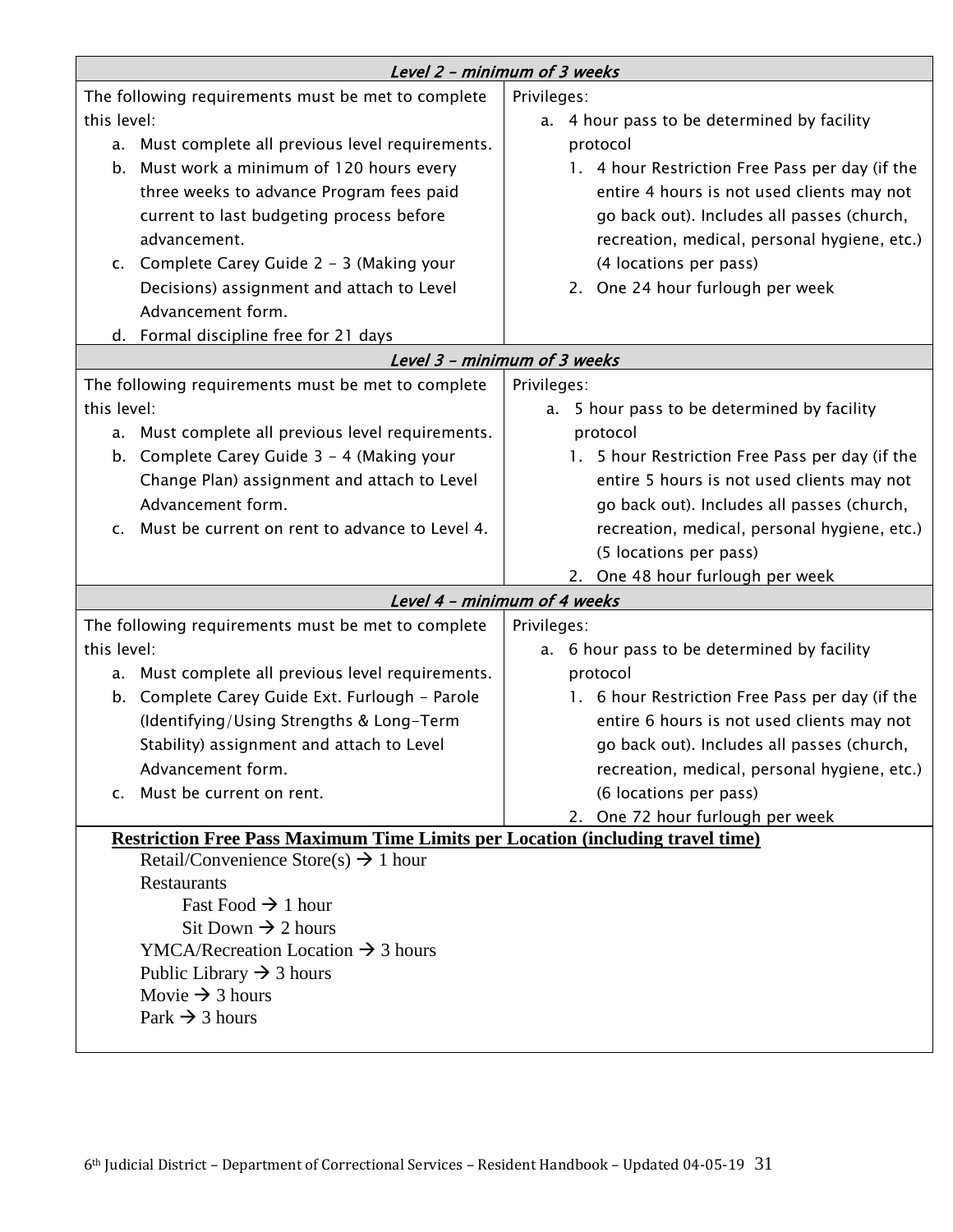# **Appendix C** – Carey Guides Gerald R. Hinzman Center – Hope House – Lary A. Nelson Center

Revised: 04-05-2019

Carey Guides are evidence-based tools designed to assist residents in understanding and addressing risk factors, triggers, and other conditions essential to one's success. The guides are an effective tool for addressing behaviors in critical skill deficit areas in order to facilitate positive change.

A Carey Guide assignment will be completed prior to the advancement of each level:

1 during intake and the JH/Orientation Level (Stabilization Services/Short-Term Stability)

1 to advance from Levels 1-2 (Increasing the Odds of my Success)

1 to advance from Levels 2-3 (Making your Decisions)

1 to advance from Levels 3-4 (Making your Change Plan)

1 to complete the program and start extended furlough (probation clients) or parole (Identifying/Using Strengths & Long-Term Stability)

Carey Guide assignments will be available and labeled at the Control Center for easy access in order to complete on time. Carey Guides must be completed and turned in to Residential Staff NO LATER than Sunday night at 10:00PM, the week one is applying for level advancement. The Carey Guide worksheet must be reviewed with a Residential Officer, preferably one's assigned mentor, and attached to the corresponding Level Advancement sheet for further review. If completed to an acceptable standard, the resident will be eligible for their level advancement if they meet all other requirements as listed in Appendix B. If a resident does not fill out their Carey Guides to an acceptable standard, level advancement will be denied. If a resident does not turn in their Carey Guide and level advancement on time (Sunday evening), level advancement will be denied. In these instances, the resident must apply again the following week.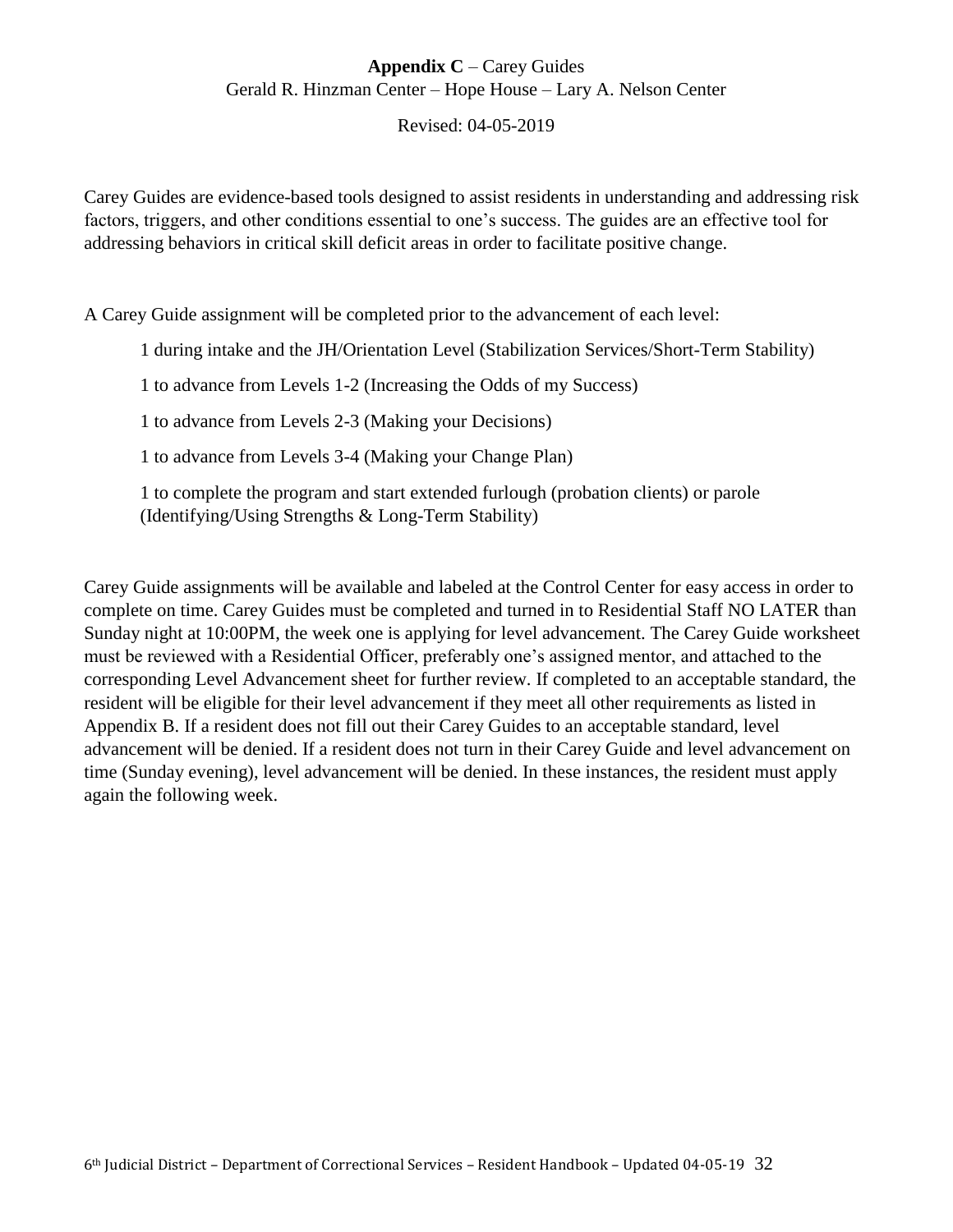| <b>Appendix D - Minimum Sanctions</b>                         |                                                                                |  |
|---------------------------------------------------------------|--------------------------------------------------------------------------------|--|
| Gerald R. Hinzman Center - Hope House - Lary A. Nelson Center |                                                                                |  |
|                                                               | Revised: 04-05-19                                                              |  |
| <b>Rule Violated</b>                                          | <b>Sanction</b>                                                                |  |
| <b>Detailed Information</b>                                   | *** Any rule violation may result in jail placement***                         |  |
| 1. Illegal Behavior                                           | 14 day Facility Restriction with credit time served from the date              |  |
| Misdemeanor offense: Traffic violations, shoplifting,         | report served                                                                  |  |
| trespassing, disorderly conduct                               | 5 hours extra duty                                                             |  |
|                                                               | Refer to Levels and Furloughs - on Facility Restriction until                  |  |
|                                                               | Levels and Furloughs Meet                                                      |  |
| 2. Verbal Abuse                                               | 14 day Facility Restriction with credit time served from the date              |  |
|                                                               | report served                                                                  |  |
|                                                               | 5 hours extra duty                                                             |  |
|                                                               | With possibility of 1 Level Loss                                               |  |
| 3. Threats/Intimidation                                       | 5 hours extra duty                                                             |  |
|                                                               | Levels $2-4-1$ Level Loss & 7 days Facility Restriction                        |  |
|                                                               | JH Status or Level $1 - 21$ days Facility Restriction                          |  |
| 4. Disobeying a Lawful Order/Directive                        | 7 day Facility Restriction with credit time served from the date               |  |
|                                                               | report served                                                                  |  |
|                                                               | 5 hours extra duty                                                             |  |
| <b>5. False Statements</b>                                    | 7 day Facility Restriction with credit time served from the date               |  |
|                                                               | report served                                                                  |  |
|                                                               | 5 hours extra duty                                                             |  |
| 6. Unauthorized Possession/Exchange                           | 7 day Facility Restriction with credit time served from the date               |  |
| Contraband from Schedule I - MAJOR violation                  | report served                                                                  |  |
| Contraband from Schedule II - MEDIUM violation                | 5 hours extra duty                                                             |  |
| Possession of Pay Card/Debit Card/Credit Card                 | Cell Phones $\rightarrow$ 1 Level Loss 2 <sup>nd</sup> Violation or Subsequent |  |
| <b>7. Possession of Dangerous Contraband</b>                  | 7 day Facility Restriction with credit time served from the date               |  |
| Specify dangerous nature of contraband                        | report served                                                                  |  |
|                                                               | 5 hours extra duty                                                             |  |
|                                                               | Placement reviewed by RPPO/Supervisor                                          |  |
| 8. Possession of Drugs/Intoxicants                            | 7 day Facility Restriction with credit time served from the date               |  |
|                                                               | report served                                                                  |  |
|                                                               | 5 hours extra duty                                                             |  |
|                                                               | Recommend to L&F Committee - Restart level system over - on                    |  |
|                                                               | Facility Restriction until Levels and Furloughs Meet                           |  |
| 9. Possession/Use of Alcohol                                  | 7 day Facility Restriction with credit time served from the date               |  |
|                                                               | report served                                                                  |  |
|                                                               | 5 hours extra duty                                                             |  |
|                                                               | Recommend to L&F Committee - Restart level system over – on                    |  |
|                                                               | Facility Restriction until Levels and Furloughs Meet                           |  |
| 10. Abuse of Medication                                       | 5 hours extra duty                                                             |  |
|                                                               | Levels 2-4 – 1 Level Loss & 7 days Facility Restriction                        |  |
|                                                               | JH Status or Level $1 - 21$ days Facility Restriction                          |  |
| 11. Escape                                                    | SWR/OWI:                                                                       |  |
|                                                               | Jail/Revocation (Hearing must be held)                                         |  |
|                                                               |                                                                                |  |
|                                                               | Parole/Probation:                                                              |  |
|                                                               | Jail/Revocation                                                                |  |
| 12. Out of Place of Assignment                                | 7 day Facility Restriction with credit time served from the date               |  |
| $0-14$ minutes - Informal                                     | report served                                                                  |  |
| 15 or more minutes – Formal                                   | 5 hours extra duty                                                             |  |
|                                                               | If furlough related: Refer to L&F for further sanctions                        |  |
|                                                               | Over 2.5 hours OPA time - 1 Level Loss (per report)                            |  |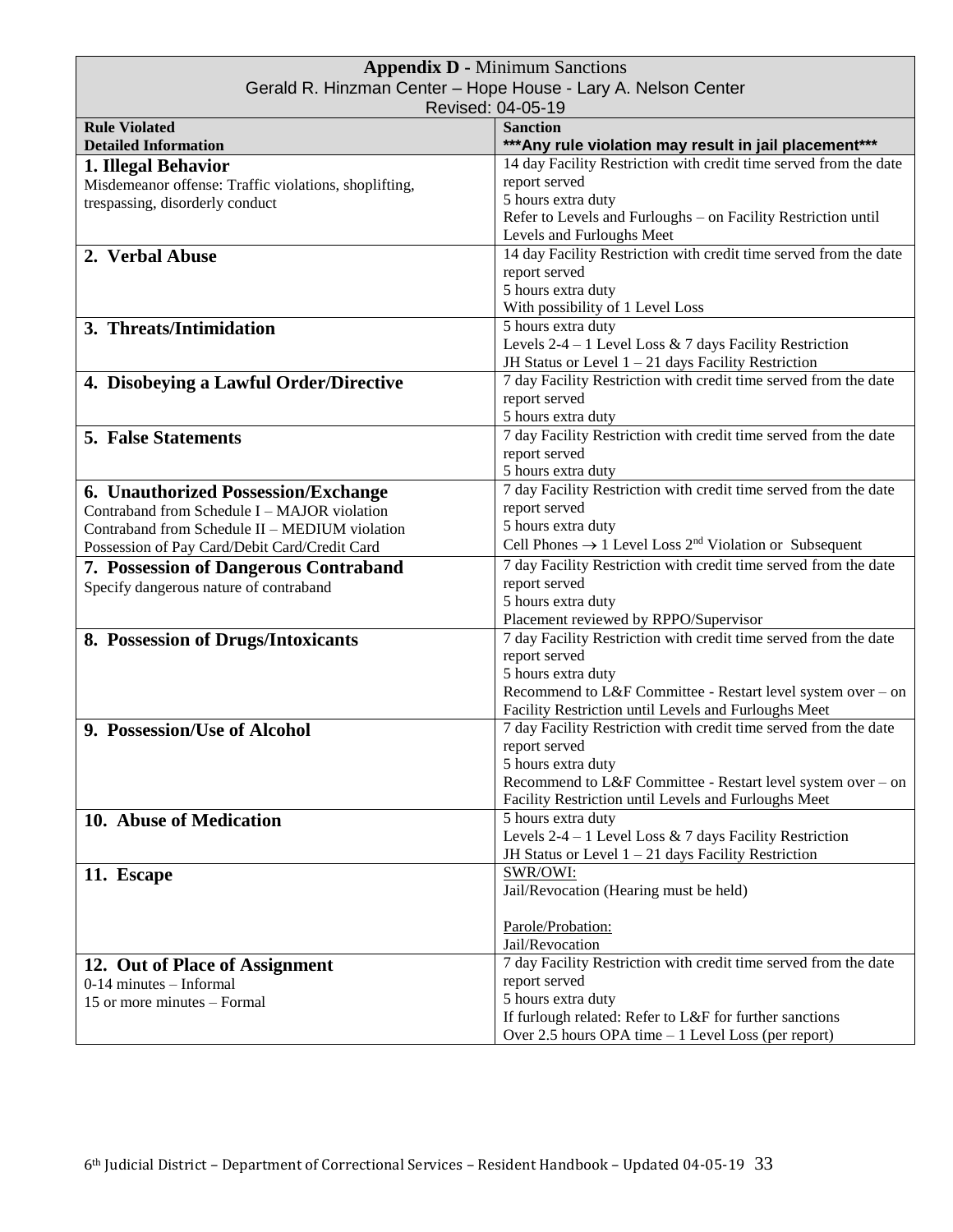| 13. Failing to Secure/Maintain Employment               | 7 day Facility Restriction with credit time served from the date                  |
|---------------------------------------------------------|-----------------------------------------------------------------------------------|
|                                                         | report served                                                                     |
|                                                         | 5 hours extra duty                                                                |
|                                                         | Termination of employment=Dropped to JH where in two                              |
|                                                         | weeks level will be reevaluated by L&F.                                           |
|                                                         | 2 <sup>nd</sup> Offense:                                                          |
|                                                         | Early curfew until full-time employment is verified                               |
| 14. Sexual Misconduct                                   | 7 day Facility Restriction with credit time served from the date                  |
|                                                         | report served                                                                     |
|                                                         | 5 hours extra duty                                                                |
| 15. Unauthorized Use of a Motor Vehicle                 | 7 day Facility Restriction with credit time served from the date                  |
|                                                         | report served                                                                     |
|                                                         | 5 hours extra duty                                                                |
|                                                         | If Driving:                                                                       |
|                                                         | 5 hours extra duty                                                                |
|                                                         | Levels 2-4 – 1 Level Loss & 7 days Facility Restriction                           |
|                                                         | JH Status or Level $1 - 21$ days Facility Restriction                             |
| 16. Unauthorized Possession of Money, Cashing           | 7 day Facility Restriction with credit time served from the date                  |
| <b>Paycheck, Unauthorized Accounts or Purchases</b>     | report served                                                                     |
|                                                         | 5 hours extra duty                                                                |
|                                                         | <b>Cashing Paycheck:</b>                                                          |
|                                                         | No passes or furloughs until current on rent                                      |
|                                                         | If current on rent 21 days Facility Restriction                                   |
| 17. Theft                                               | 5 hours extra duty                                                                |
|                                                         | Levels 2-4 – 1 Level Loss & 7 days Facility Restriction                           |
|                                                         | JH Status or Level $1 - 21$ days Facility Restriction                             |
| 18. Bartering/Selling Goods                             | 7 day Facility Restriction with credit time served from the date                  |
|                                                         | report served                                                                     |
|                                                         | 5 hours extra duty                                                                |
| 19. Gambling, Debts, Etc.                               | 7 day Facility Restriction with credit time served from the date<br>report served |
|                                                         | 5 hours extra duty                                                                |
| 20. Safety/Sanitation                                   | 7 day Facility Restriction with credit time served from the date                  |
|                                                         | report served                                                                     |
|                                                         | 5 hours extra duty                                                                |
| 21. Failure to Comply with Special Conditions or        | 7 day Facility Restriction with credit time served from the date                  |
| <b>Participate in Treatment</b>                         | report served                                                                     |
|                                                         | 5 hours extra duty                                                                |
|                                                         | $2nd$ or Subsequent Violation                                                     |
|                                                         | 5 hours extra duty                                                                |
|                                                         | Levels $2-4-1$ Level Loss & 7 days Facility Restriction                           |
|                                                         | JH Status or Level $1 - 21$ days Facility Restriction                             |
| 22. Tampering with Locks or Security Items              | 7 day Facility Restriction with credit time served from the date                  |
|                                                         | report served                                                                     |
|                                                         | 5 hours extra duty                                                                |
| 23. Damage Property                                     | 7 day Facility Restriction with credit time served from the date                  |
|                                                         | report served                                                                     |
|                                                         | 5 hours extra duty                                                                |
| 24. Fighting                                            | Jail                                                                              |
| 25. Assault                                             | Jail                                                                              |
| 26. Violation of a Condition of Leave or Furlough       | 7 day Facility Restriction with credit time served from the date                  |
| 30+ minutes= Violation of Rule #12, instead of Rule #26 | report served                                                                     |
|                                                         | 5 hours extra duty                                                                |
|                                                         | Refer to L&F for further sanctions                                                |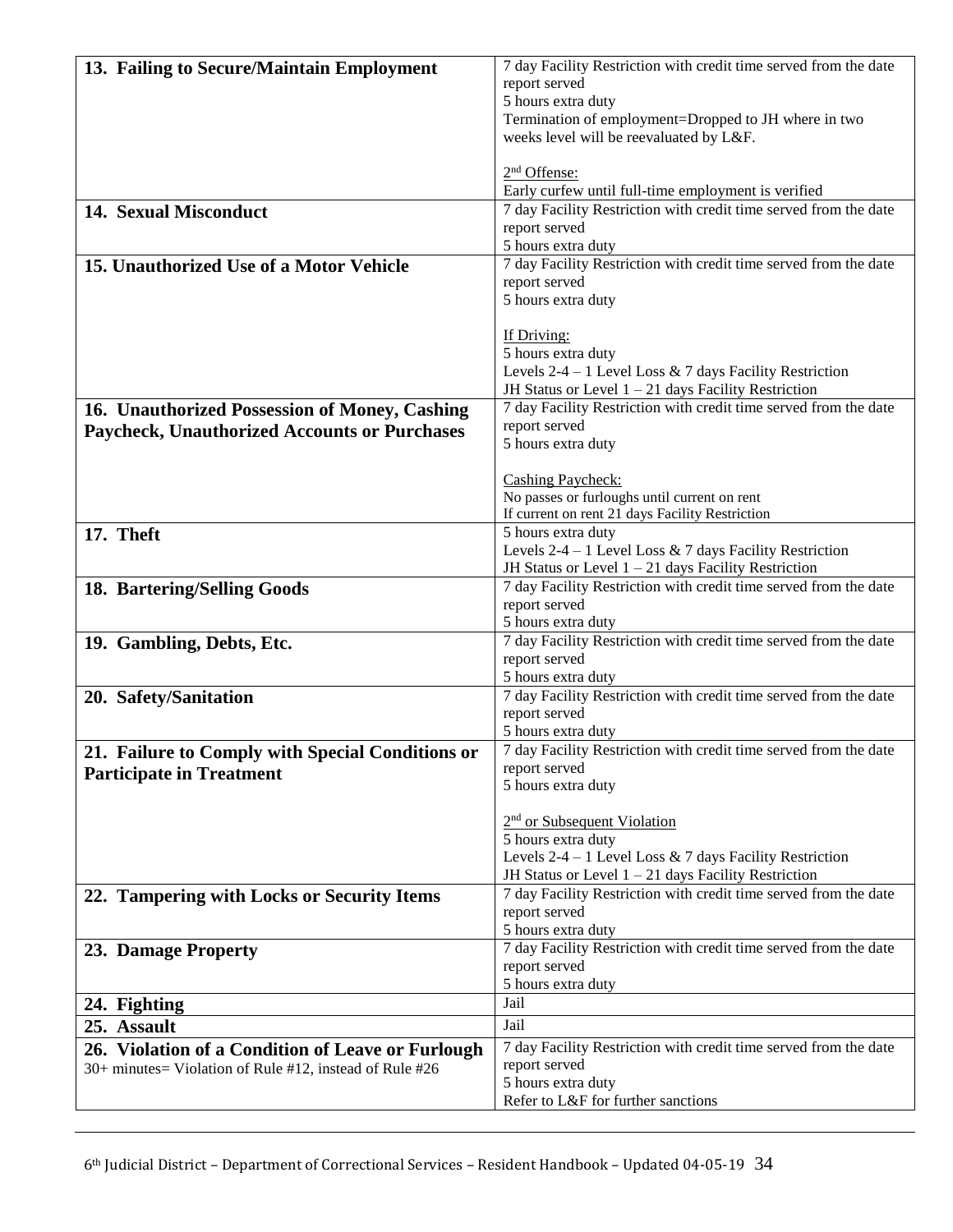| 27. Unauthorized Group/Gang Conduct       | 7 day Facility Restriction with credit time served from the date  |
|-------------------------------------------|-------------------------------------------------------------------|
|                                           | report served                                                     |
|                                           | 5 hours extra duty                                                |
| 28. Obstruction/Disruptive Conduct        | 14 day Facility Restriction with credit time served from the date |
|                                           | report served                                                     |
|                                           | 5 hours extra duty                                                |
| 29. Habitual Minor Offender               | 7 day Facility Restriction with credit time served from the date  |
|                                           | report served                                                     |
|                                           | 5 hours extra duty                                                |
| 30. Attempt or Complicity                 | 7 day Facility Restriction with credit time served from the date  |
|                                           | report served                                                     |
|                                           | 5 hours extra duty                                                |
| 31. No Contact with Person on Supervision | 5 day Facility Restriction with credit time served from the date  |
| *** This is a MEDIUM violation            | report served                                                     |
|                                           | 5 hours extra duty                                                |

When a resident has a collective of 30 hours of In-House that have not been completed, residents will meet with RPPO/Supervisor.

# **Definitions**:

Facility Restriction: See Handbook, "Facility Restriction"

Enhanced Restrictions: (Include but are not limited to)

- Facility Restriction
- Behavioral Contract
- Extra House Job
- Writing a Paper
- No Recreation
- No Lounge/TV Room
- Early Curfew
- Recommendations for Status Review
- 3 reports in 7 days requires
	- $\circ$  15 days Facility Restriction for stabilization to begin at sanction time of 3<sup>rd</sup> report
- Level Loss
- Multiple rule violations
	- o 1 hour of Extra Duty-Hour for the second and each subsequent rule violations